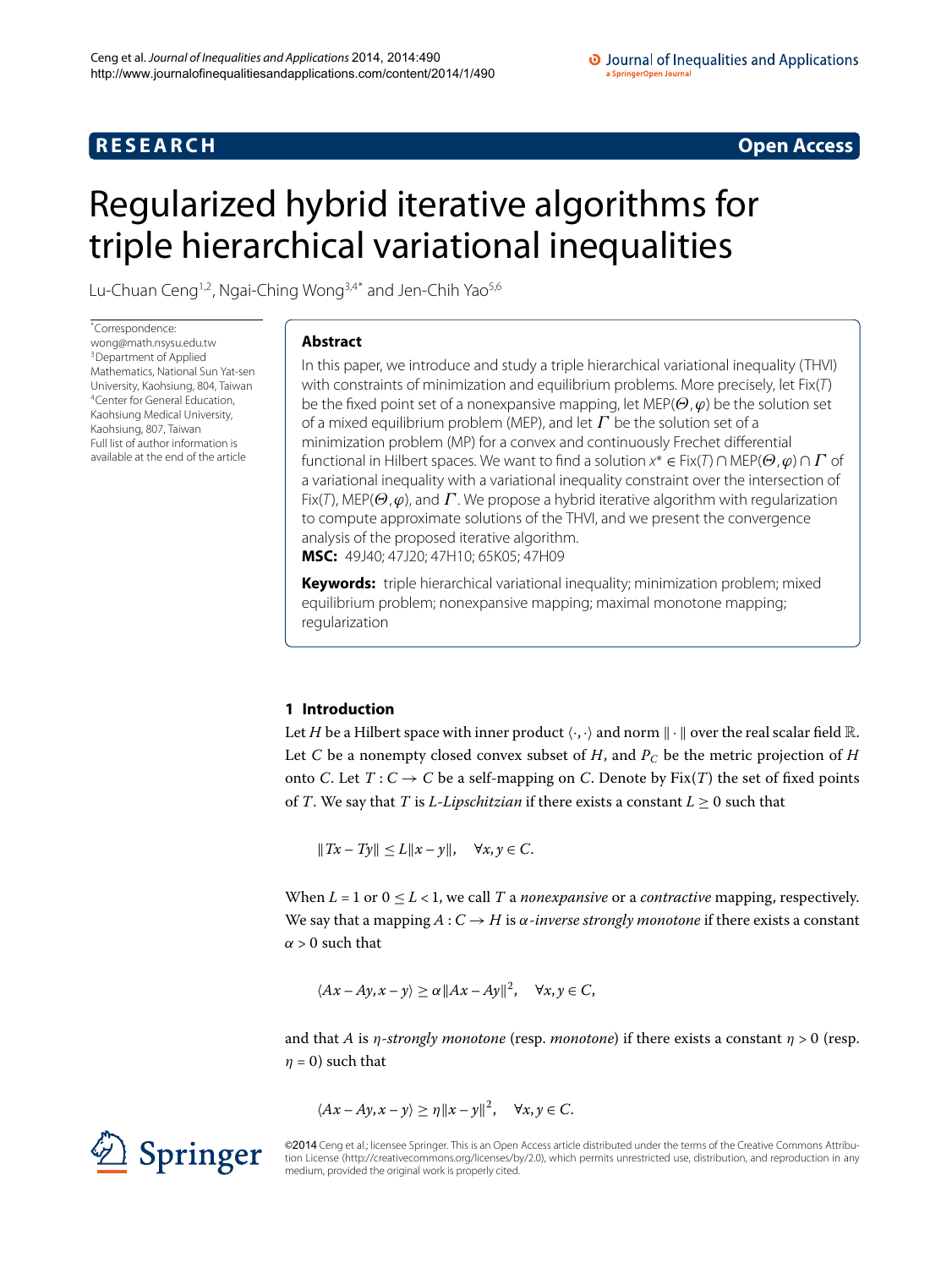It is known that *T* is nonexpansive if and only if  $I - T$  is  $\frac{1}{2}$ -inverse strongly monotone. Moreover, *L*-Lipschitz continuous mappings are *<sup>L</sup>* -inversely strong monotone (see, *e.g.*,  $[1]$  $[1]$ .

Let  $f: C \to \mathbb{R}$  be a convex and continuously Frechet differentiable functional. Consider the minimization problem (MP):

<span id="page-1-1"></span><span id="page-1-0"></span>
$$
\min_{x \in C} f(x) \tag{1.1}
$$

(assuming the existence of minimizers). We denote by  $\Gamma \neq \emptyset$  the set of minimizers of prob-lem (1[.](#page-1-0)1). The gradient-projection algorithm (GPA) generates a sequence  ${x_n}$  determined by the gradient ∇*f* and the metric projection *PC*:

$$
x_{n+1} := P_C(x_n - \lambda \nabla f(x_n)), \quad \forall n \ge 0.
$$
 (1.2)

The convergence of algorithm (1.2) depends on  $\nabla f$ . It is known that if  $\nabla f$  is *η*-strongly monotone and *L*-Lipschitz continuous, then for  $0 < \lambda < \frac{2\eta}{L^2}$ , the operator

$$
S := P_C(I - \lambda \nabla f)
$$

is a contraction. Hence, the sequence  $\{x_n\}$  defined by the GPA (1.2) converges in norm to the unique solution of (1[.](#page-1-0)1). If the gradient  $∇f$  is only assumed to be Lipschitz continuous, then  ${x_n}$  can only be weakly convergent when *H* is infinite-dimensional (a counterexample to the norm convergence of  $\{x_n\}$  is given by Xu [\[](#page-24-7)2, Section 5]).

The regularization, in particular the traditional Tikhonov regularization, is usually used to solve ill-posed optimization problems. Consider the regularized minimization problem

<span id="page-1-2"></span>
$$
\min_{x \in C} f_{\alpha}(x) := f(x) + \frac{\alpha}{2} ||x||^2,
$$

where  $\alpha > 0$  is the regularization parameter, and again *f* is convex with Lipschitz continuous gradient ∇*f* . While a regularization method provides the possible strong convergence to the minimum-norm solution, its disadvantage is the implicity. Hence explicit iterative methods seem to be attractive. See[,](#page-24-7) *e.g.*, Xu [2, 3].

On the other hand, for a given mapping  $A: C \rightarrow H$ , we consider the variational inequality problem (VIP) of finding  $x^* \in C$  such that

$$
\langle Ax^*, x - x^* \rangle \ge 0, \quad \forall x \in C. \tag{1.3}
$$

The solution set of VIP (1.3) is denoted by  $VI(C, A)$ . It is well known that when *A* is monotone,

$$
x \in \text{VI}(C, A) \quad \Leftrightarrow \quad x = P_C(x - \lambda Ax), \quad \forall \lambda > 0.
$$

Variational inequality theory has been studied quite extensively and has emerged as an important tool in several branches of pure and applied sciences; see,  $e.g., [1, 4-8]$  and the references therein.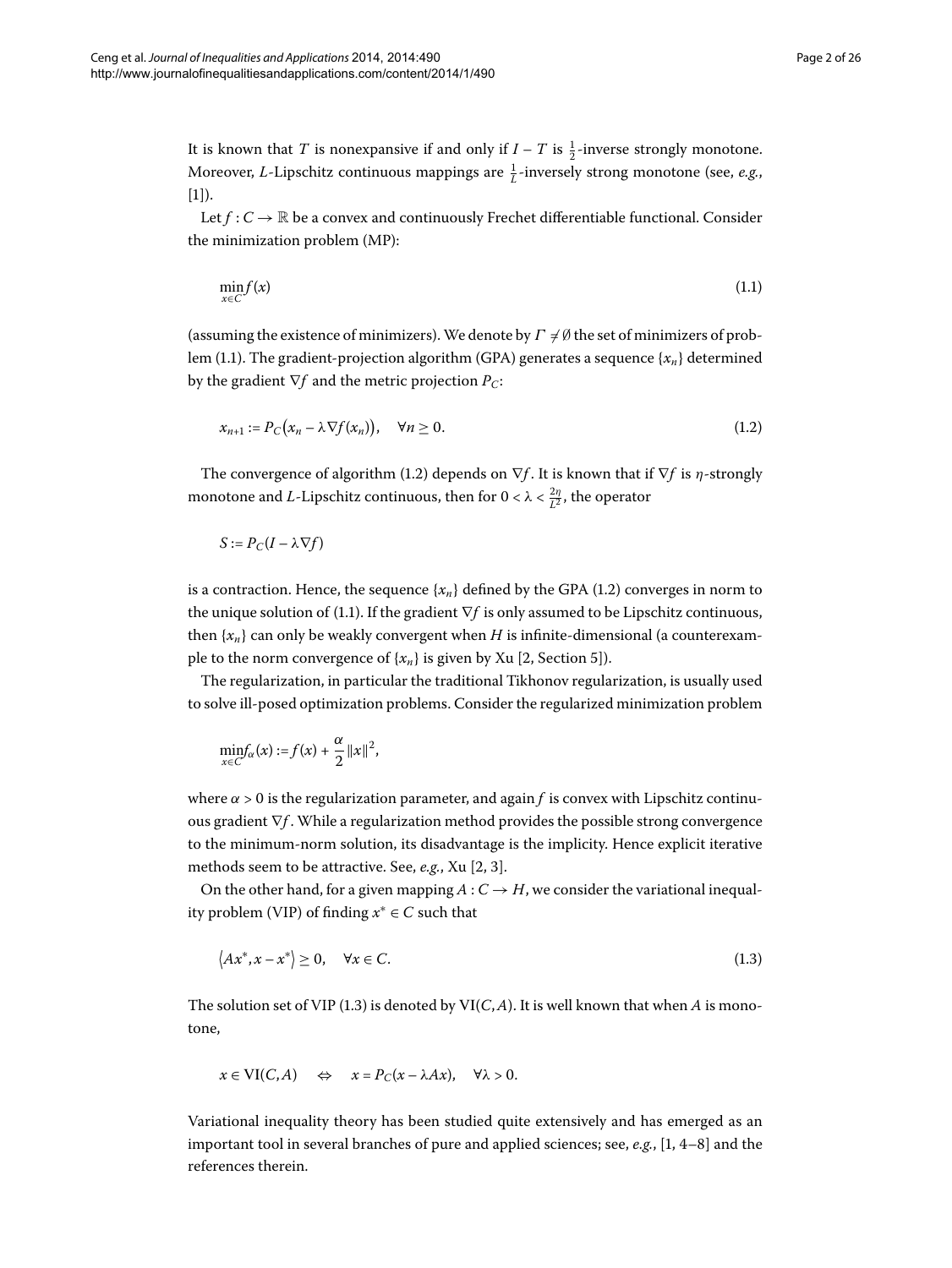When *C* is the fixed point set Fix(*T*) of a nonexpansive mapping *T* and  $A = I - S$ , VIP (1[.](#page-1-2)3) becomes the variational inequality problem of finding  $x^* \in Fix(T)$  such that

<span id="page-2-1"></span><span id="page-2-0"></span>
$$
\langle (I - S)x^*, x - x^* \rangle \ge 0, \quad \forall x \in \text{Fix}(T). \tag{1.4}
$$

This problem, introduced by Moudafi and Maingé  $[9, 10]$  $[9, 10]$ , is called the hierarchical fixed point problem[.](#page-2-0) It is clear that if *S* has fixed points, then they are solutions of VIP (1.4). If *S* is contractive, the solution set of VIP  $(1.4)$  is a singleton and it is well known as a viscosity problem. This was previously introduced by Moudafi  $[11]$  $[11]$  $[11]$  and also developed by Xu  $[12]$ . In this case, solving VIP  $(1.4)$  $(1.4)$  $(1.4)$  is equivalent to finding a fixed point of the nonexpansive mapping  $P_{Fix(T)}S$ , where  $P_{Fix(T)}$  is the metric projection onto the closed and convex set Fix( $T$ ). Yao *et al.* [\[](#page-25-0)8] introduced a two-step algorithm to solve VIP (1.4).

Let  $\Theta$  :  $C \times C \rightarrow \mathbb{R}$  be a bifunction and  $\varphi$  :  $C \rightarrow \mathbb{R}$  be a function. Consider the mixed equilibrium problem (MEP) of finding  $x \in C$  such that

$$
\Theta(x, y) + \varphi(y) - \varphi(x) \ge 0, \quad \forall y \in C,
$$
\n(1.5)

which was studied by Ceng and Yao  $[13]$  $[13]$ . The solution set of MEP  $(1.5)$  is denoted by MEP( $\Theta$ , $\varphi$ )[.](#page-2-1) The MEP (1.5) is very general in the sense that it includes, as special cases, fixed point problems, optimization problems, variational inequality problems, minimax problems, Nash equilibrium problems in noncooperative games and others; see, *e.g.*,  $[13-15]$  $[13-15]$ .

Recently[,](#page-25-7) Iiduka  $[16, 17]$  $[16, 17]$  considered a variational inequality with a variational inequality constraint over the set of fixed points of a nonexpansive mapping. Since this problem has a triple structure in contrast with bilevel programming problems or hierarchical constrained optimization problems or hierarchical fixed point problems, it is referred to as a triple hierarchical constrained optimization problem (THCOP). He presented some examples of THCOP and developed iterative algorithms to find the solution of such a problem. Since the original problem is a variational inequality, in this paper, we call it a *triple hierarchical variational inequality* (THVI). Ceng *et al.* introduced and considered some THVI in [18[\]](#page-25-9). A nice survey article on THVI is [\[](#page-25-10)19]. See also [20-22].

Extending the works done in  $[18]$  $[18]$ , we introduce and study in this paper the following triple hierarchical variational inequality with constraints of minimization and equilibrium problems.

#### **The problem to study**

Let *C* be a nonempty closed convex subset of a real Hilbert space *H*. Let  $f: C \to \mathbb{R}$  be convex and continuously Frechet differentiable with *Γ* being the set of its minimizers. Let  $T: C \to C$  and  $S: H \to H$  be both nonexpansive. Let  $V: H \to H$  be *ρ*-contractive, and  $F: C \to H$  be *κ*-Lipschitzian and *η*-strongly monotone with constants  $\rho \in [0,1)$  and *κ*, *η* > 0. Suppose  $0 < \mu < 2\eta/\kappa^2$  and  $0 < \gamma \leq \tau$  where  $\tau = 1 - \sqrt{1 - \mu(2\eta - \mu\kappa^2)}$ .

Let *Ξ* denote the solution set of the following hierarchical variational inequality (HVI): find  $z^* \in Fix(T) \cap MEP(\Theta, \varphi) \cap \Gamma$  such that

$$
\langle (\mu F - \gamma S) z^*, z - z^* \rangle \ge 0, \quad \forall z \in \text{Fix}(T) \cap \text{MEP}(\Theta, \varphi) \cap \Gamma,
$$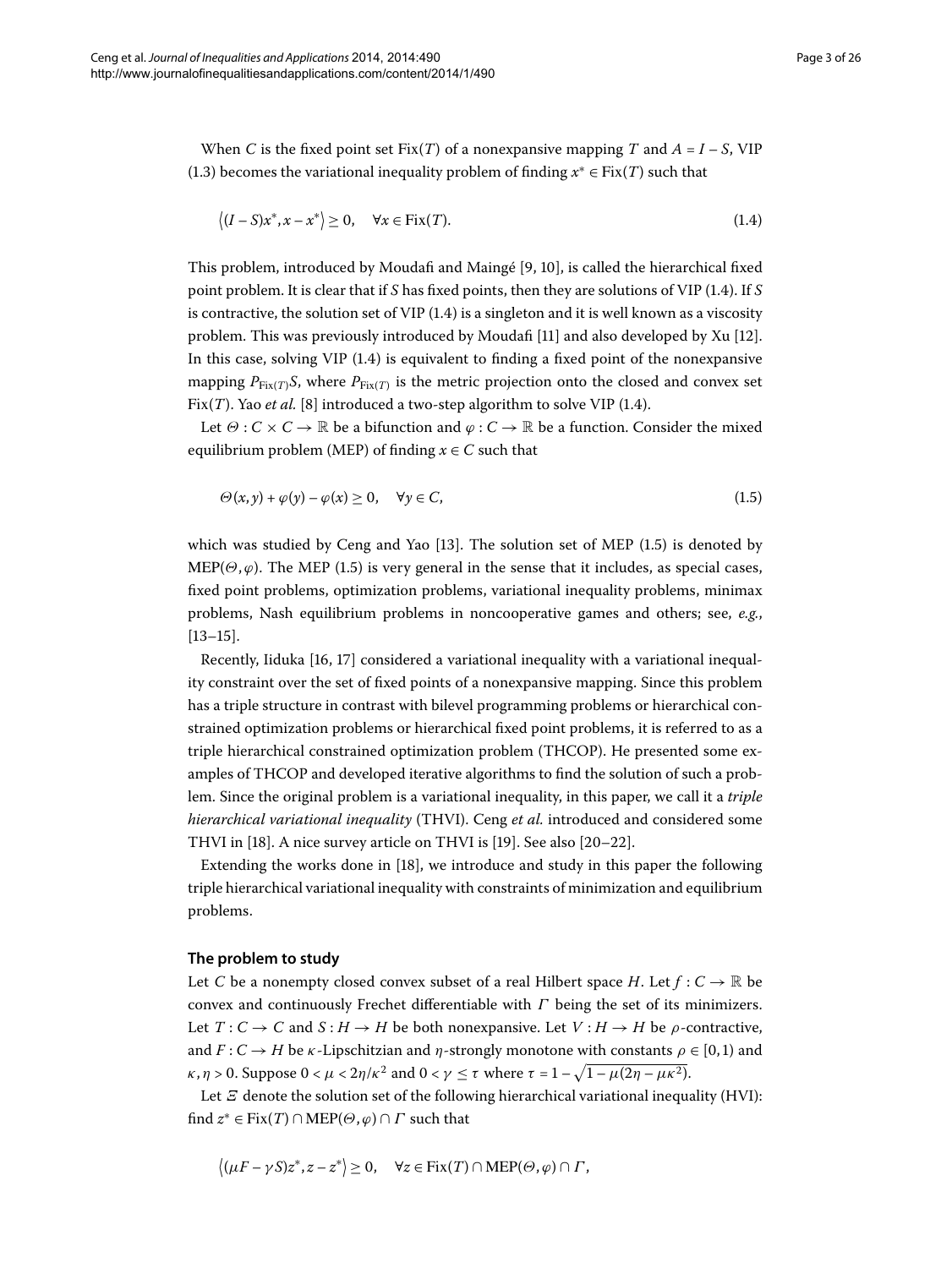where the solution set  $E$  is assumed to be nonempty. Consider the following triple hierarchical variational inequality (THVI).

Find *x*<sup>∗</sup> ∈ *Ξ* such that

<span id="page-3-0"></span>
$$
\langle (\mu F - \gamma V)x^*, x - x^* \rangle \ge 0, \quad \forall x \in \mathcal{Z}.
$$
 (1.6)

Based on the iterative schemes provided by  $Xu$  [\[](#page-24-7)2] and the two-step iterative scheme provided by Yao *et al.*[[\]](#page-25-0), by virtue of the viscosity approximation method, hybrid steepestdescent method and the regularization method, we propose the following hybrid iterative algorithm with regularization:

$$
\begin{cases}\n\Theta(u_n, y) + \varphi(y) - \varphi(u_n) + \frac{1}{r_n} \langle y - u_n, u_n - x_n \rangle \ge 0, & \forall y \in C, \\
y_n = \theta_n \gamma S x_n + (I - \theta_n \mu F) P_C(u_n - \lambda \nabla f_{\alpha_n}(u_n)), \\
x_{n+1} = \beta_n \gamma V y_n + (I - \beta_n \mu F) T P_C(u_n - \lambda \nabla f_{\alpha_n}(u_n)), & \forall n \ge 0.\n\end{cases}
$$

Here,  $0 < \lambda < 2/L$ ,  $\{r_n\}$ ,  $\{\alpha_n\} \subset (0, +\infty)$ , and  $\{\beta_n\}$ ,  $\{\theta_n\} \subset (0, 1)$ . It is shown that under appropriate assumptions, the two iterative sequences  ${x_n}$  and  ${y_n}$  converge strongly to the unique solution of the THVI  $(1.6)$ .

#### **2 Preliminaries**

Let *K* be a nonempty closed convex subset of a real Hilbert space *H*. We write  $x_n \rightharpoonup x$  and  $x_n \rightarrow x$  to indicate that the sequence { $x_n$ } converges weakly and strongly to *x*, respectively. The weak  $\omega$ -limit set of the sequence  $\{x_n\}$  is denoted by

 $\omega_w(x_n) := \left\{ x \in H : x_{n_i} \to x \text{ for some subsequence } \{x_{n_i}\} \text{ of } \{x_n\} \right\}.$ 

The metric (or nearest point) projection from *H* onto *K* is the mapping  $P_K : H \to K$ which assigns to each point  $x \in H$  the unique point  $P_K x \in K$  satisfying the property

$$
||x - P_K x|| = \inf_{y \in K} ||x - y|| =: d(x, K).
$$

**Proposition 2.1** *For given*  $x \in H$  *and*  $z \in K$ :

(i)  $z = P_K x \Leftrightarrow \langle x - z, y - z \rangle \leq 0, \forall y \in K;$ (ii)  $z = P_K x \Leftrightarrow ||x - z||^2 \le ||x - y||^2 - ||y - z||^2$ ,  $\forall y \in K$ ; (iii)  $\langle P_K x - P_K y, x - y \rangle \ge ||P_K x - P_K y||^2, \forall y \in H.$ 

*Hence*,  $P_K$  *is nonexpansive and monotone.* 

**Definition 2.2** A mapping  $T : H \to H$  is said to be *firmly nonexpansive* if  $2T - I$  is nonexpansive, or equivalently,

$$
\langle x-y, Tx-Ty \rangle \ge ||Tx-Ty||^2, \quad \forall x, y \in H.
$$

Alternatively, *T* is firmly nonexpansive if and only if *T* can be expressed as

$$
T=\frac{1}{2}(I+S),
$$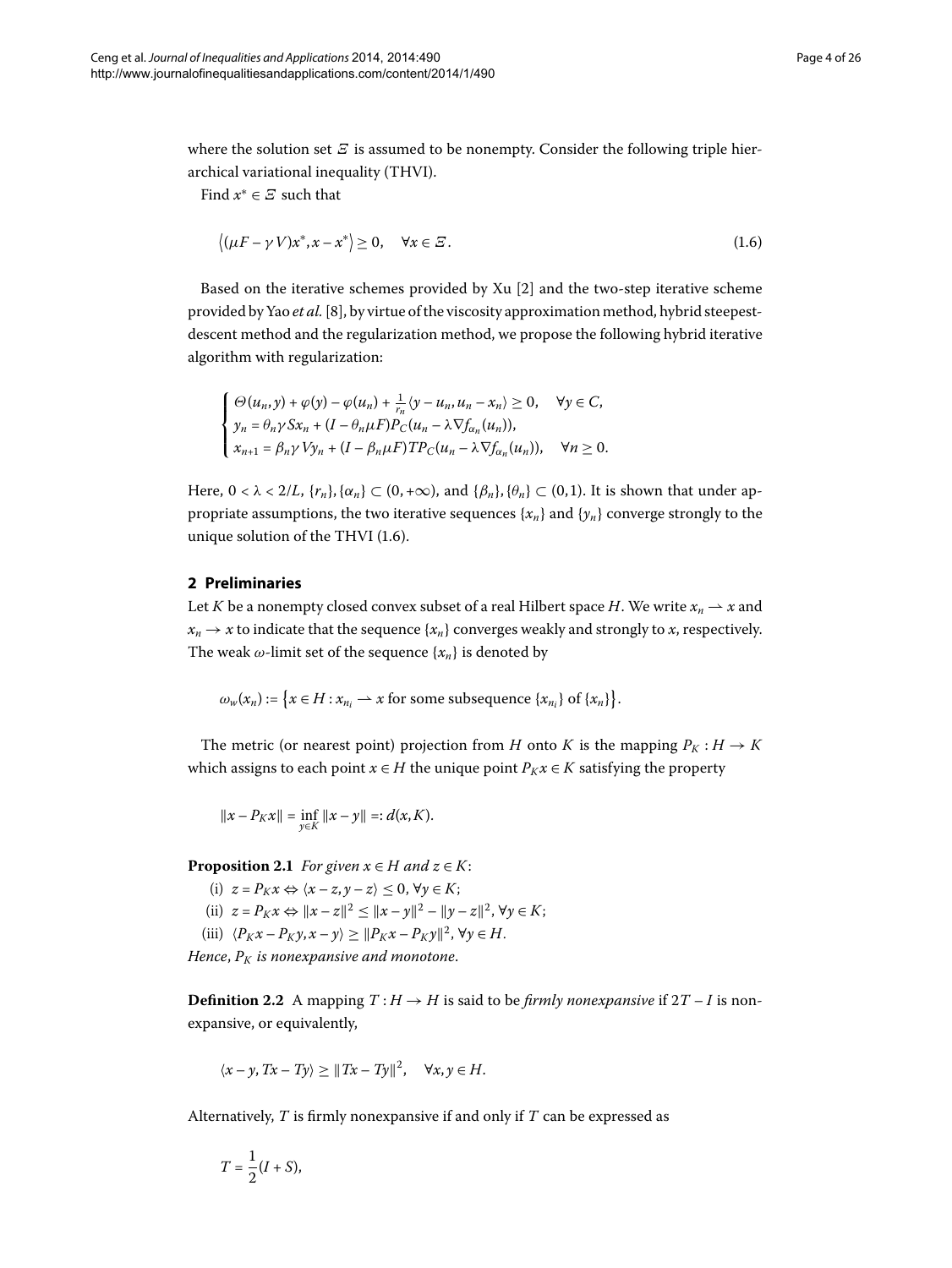<span id="page-4-0"></span>where  $S: H \to H$  is nonexpansive. Projections are firmly nonexpansive. We call *T* an *averaged mapping* if *T* can be expressed as a proper convex combination of the identity map *I* and a nonexpansive mapping. In particular, firmly nonexpansive mappings are averaged.

#### **Proposition 2.3** (see [\[](#page-25-13)23]) *Let*  $T: H \rightarrow H$  *be a given mapping.*

- <span id="page-4-1"></span>(i) *T is nonexpansive if and only if the complement*  $I - T$  *is*  $\frac{1}{2}$ -inverse strongly *monotone*.
- (ii) *If T* is *v*-inverse strongly monotone, then so is  $\gamma T$  for all  $\gamma > 0$ .
- (iii) *T is averaged if and only if the complement I T is ν-inverse strongly monotone for some*  $\nu$  > 1/2. Indeed, for  $\alpha \in (0,1)$ ,  $T$  is  $\alpha$ -averaged if and only if  $I - T$  is  $\frac{1}{2\alpha}$ -inverse *strongly monotone*.

#### **Proposition 2.4** (see [23, 24[\]](#page-25-14)) *Let S*, *T*, *V* : *H*  $\rightarrow$  *H*.

- (i) If  $T = (1 \alpha)S + \alpha V$  for some  $\alpha \in (0, 1)$  and if S is averaged and V is nonexpansive, *then T is averaged*.
- (ii) *T is firmly nonexpansive if and only if the complement I T is firmly nonexpansive*.
- (iii) *If*  $T = (1 \alpha)S + \alpha V$  *for some*  $\alpha \in (0, 1)$  *and if S is firmly nonexpansive and V is nonexpansive*, *then T is averaged*.
- (iv) *The composition of finitely many averaged mappings is averaged*. *In particular*, *if T is*  $\alpha_1$ -averaged and  $T_2$  *is*  $\alpha_2$ -averaged, where  $\alpha_1, \alpha_2 \in (0,1)$ , then  $T_1T_2$  *is*  $(\alpha_1 + \alpha_2 - \alpha_1 \alpha_2)$ -averaged.
- (v) If the mappings  $T_1, \ldots, T_N$  are averaged and have a common fixed point, then

$$
\bigcap_{i=1}^N \text{Fix}(T_i) = \text{Fix}(T_1 \cdots T_N).
$$

For solving the equilibrium problem for a bifunction *<sup>Θ</sup>* : *<sup>C</sup>* <sup>×</sup>*<sup>C</sup>* <sup>→</sup> <sup>R</sup>, let us consider the following conditions:

- (A1)  $\Theta(x, x) = 0$  for all  $x \in C$ ;
- (A2)  $\Theta$  is monotone, that is,  $\Theta(x, y) + \Theta(y, x) \leq 0$  for all  $x, y \in C$ ;
- (A3) for each  $x, y, z \in C$ ,  $\lim_{t \downarrow 0} \Theta(tz + (1-t)x, y) \leq \Theta(x, y);$
- (A4) for each  $x \in C$ ,  $y \mapsto \Theta(x, y)$  is convex and lower semicontinuous;
- (A5) for each  $y \in C$ ,  $x \mapsto \Theta(x, y)$  is weakly upper semicontinuous;
- <span id="page-4-2"></span>(B1) for each  $x \in H$  and  $r > 0$ , there exist a bounded subset  $D_x \subseteq C$  and  $y_x \in C$  such that for any  $z \in C \setminus D_x$ ,

$$
\Theta(z,y_x)+\varphi(y_x)-\varphi(z)+\frac{1}{r}\langle y_x-z,z-x\rangle<0;
$$

(B2) *C* is a bounded set.

**Lemma 2.5** (see [\[](#page-25-15)14]) *Let C be a nonempty closed convex subset of a real Hilbert space H and*  $\Theta$  :  $C \times C \rightarrow \mathbb{R}$  *be a bifunction satisfying* (A1)-(A4). *Let*  $r > 0$  *and*  $x \in H$ . Then there *exists*  $z \in C$  *such that* 

$$
\Theta(z,y)+\frac{1}{r}\langle y-z,z-x\rangle\geq 0,\quad \forall y\in C.
$$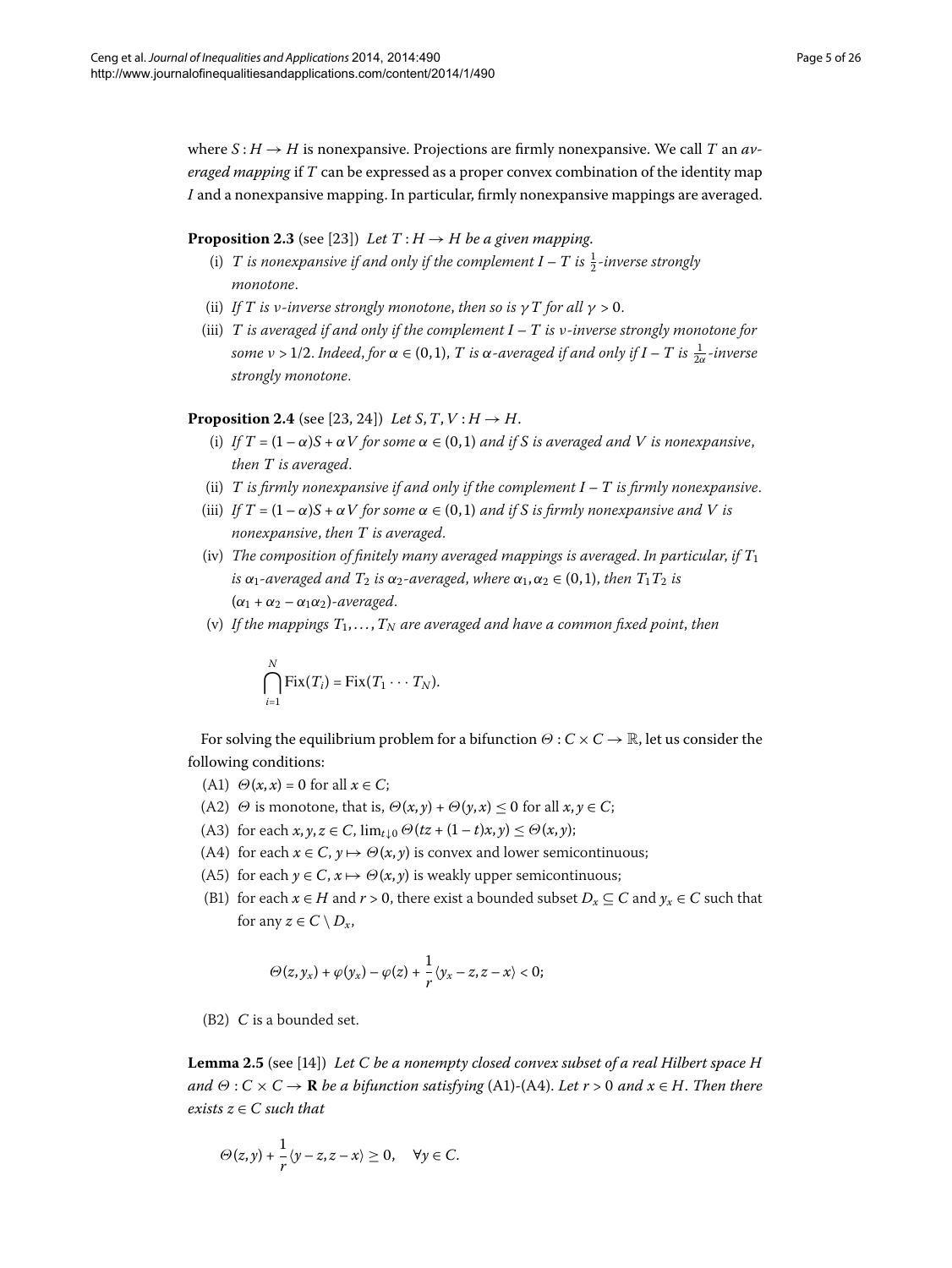<span id="page-5-3"></span>**Lemma .** (see [\[](#page-25-6)]) *Let C be a nonempty closed convex subset of a real Hilbert space H*. *Let*  $\Theta: C \times C \to \mathbb{R}$  *be a bifunction satisfying* (A1)-(A5) *and*  $\varphi: C \to \mathbb{R}$  *be a proper lower semicontinuous and convex function. For*  $r > 0$  *and*  $x \in H$ *, define a mapping*  $T_r : H \to C$  as *follows*:

<span id="page-5-0"></span>
$$
T_r x := \left\{ z \in C : \Theta(z, y) + \varphi(y) - \varphi(z) + \frac{1}{r} \langle y - z, z - x \rangle \geq 0, \forall y \in C \right\}
$$

*for all*  $x \in H$ . Assume that either (B1) or (B2) holds. Then  $T_r$  is a single-valued firmly non*expansive map on H, and*  $Fix(T_r) = MEP(\Theta, \varphi)$  *is closed and convex.* 

**Lemma 2.7** (see [25]) *Let*  $\{a_n\}$  *be a sequence of nonnegative real numbers such that* 

<span id="page-5-4"></span>
$$
a_{n+1}\leq (1-s_n)a_n+s_nt_n+\epsilon_n,\quad \forall n\geq 0.
$$

*Here*,  $0 < s_n \leq 1$ ,  $0 \leq \epsilon_n$ , and  $t_n \in \mathbb{R}$  for all  $n = 0, 1, 2, \ldots$ , such that

- (i)  $\sum_{n=0}^{\infty} s_n = +\infty;$
- (ii) *either*  $\limsup_{n\to\infty} t_n \leq 0$  *or*  $\sum_{n=0}^{\infty} s_n |t_n| < +\infty$ ;
- (iii)  $\sum_{n=0}^{\infty} \epsilon_n < +\infty$ .

*Then*  $\lim_{n\to\infty} a_n = 0$ .

**Lemma 2.8** (Demiclosedness principle; see [1]) *Let C be a nonempty closed convex subset of a real Hilbert space H and let*  $T: C \to C$  *be a nonexpansive mapping with*  $Fix(T) \neq \emptyset$ . *If*  $\{x_n\}$  *is a sequence in C converging weakly to x and if*  $\{(I-T)x_n\}$  *converges strongly to y*, *then*  $(I - T)x = y$ ; *in particular*, *if*  $y = 0$ , *then*  $x \in Fix(T)$ .

**Lemma 2.9** (see [12]) Let  $S : H \to H$  be a nonexpansive mapping and  $V : H \to H$  be a *ρ-contraction with*  $\rho \in [0, 1)$ *, respectively.* 

<span id="page-5-1"></span>(i)  $I - S$  *is* monotone, *i.e.*,

$$
\langle (I-S)x - (I-S)y, x - y \rangle \ge 0, \quad \forall x, y \in H.
$$

<span id="page-5-2"></span>(ii)  $I - V$  *is*  $(1 - \rho)$ -strongly monotone, *i.e.*,

$$
\langle (I-V)x - (I-V)y, x - y \rangle \ge (1-\rho) ||x - y||^2, \quad \forall x, y \in H.
$$

**Lemma 2.10** ([26]) Let H be a real Hilbert space. Then, for all  $x, y \in H$  and  $\lambda \in [0,1]$ ,

$$
\|\lambda x + (1 - \lambda)y\|^2 = \lambda \|x\|^2 + (1 - \lambda)\|y\|^2 - \lambda(1 - \lambda)\|x - y\|^2.
$$

**Lemma .** *We have the following inequality in an inner product space X*:

 $||x + y||^2 \le ||x||^2 + 2\langle y, x + y \rangle, \quad \forall x, y \in X.$ 

**Notations** Let  $\lambda$  be a number in (0,1] and let  $\mu$ ,  $\kappa$ ,  $\eta$  > 0. Let  $F: C \to H$  be  $\kappa$ -Lipschitzian and  $\eta$ -strongly monotone. Associated with a nonexpansive mapping  $T: C \rightarrow C$ , we define the mapping  $T^{\lambda}: C \rightarrow H$  by

$$
T^{\lambda}x := (I - \lambda \mu F)Tx, \quad \forall x \in C.
$$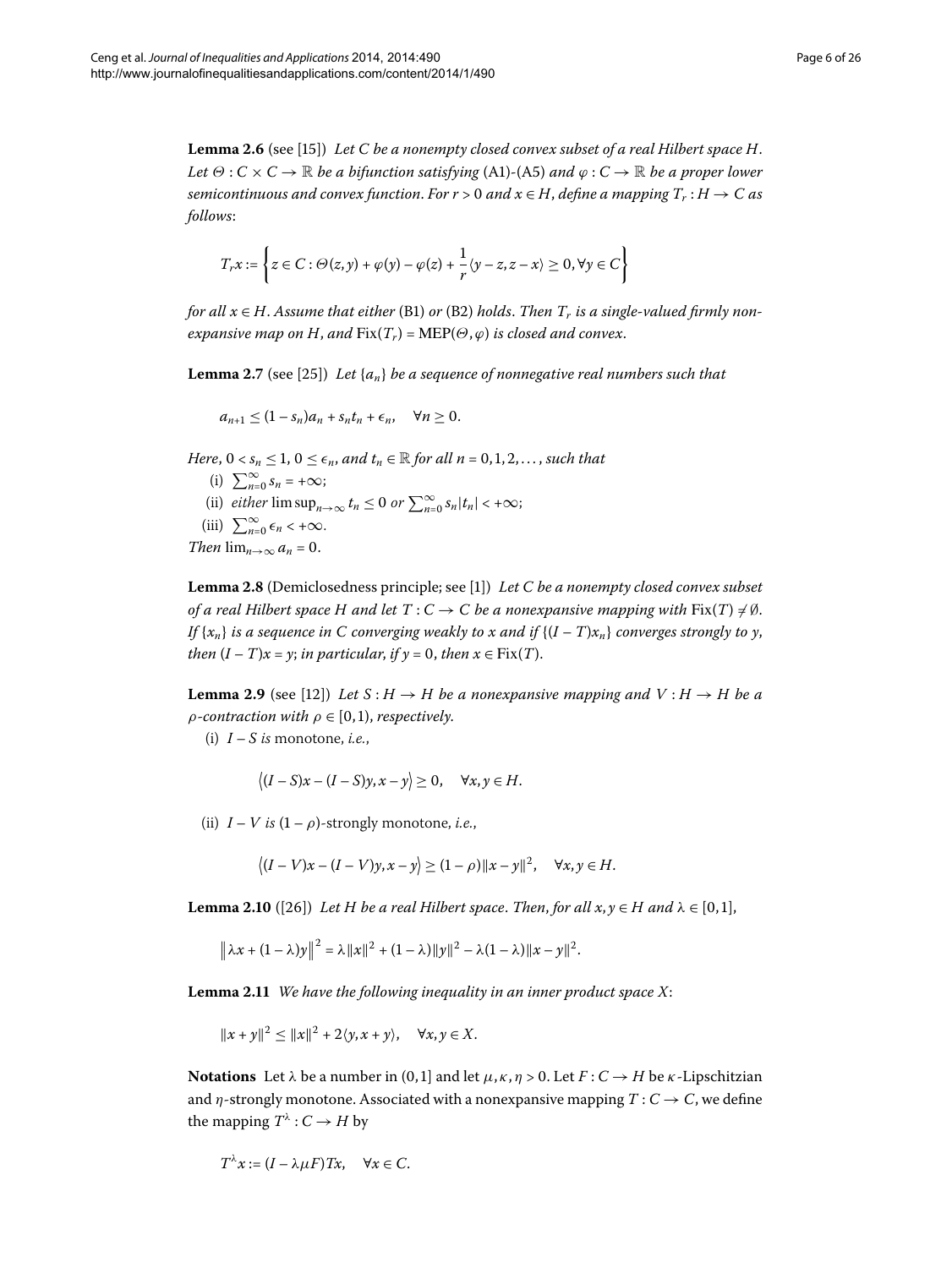<span id="page-6-1"></span>**Lemma 2.12** (see [\[](#page-25-18)27, Lemma 3.1]) *The map T<sup>λ</sup> is a contraction provided*  $\mu < 2\eta/\kappa^2$ , that *is*,

$$
\|T^{\lambda}x-T^{\lambda}y\|\leq (1-\lambda\tau)\|x-y\|, \quad \forall x,y\in C,
$$

*where*  $\tau = 1 - \sqrt{1 - \mu(2\eta - \mu \kappa^2)} \in (0, 1]$ . *In particular, if*  $T = I$  *the identity mapping, then* 

$$
|| (I - \lambda \mu F)x - (I - \lambda \mu F)y || \le (1 - \lambda \tau) ||x - y||, \quad \forall x, y \in C.
$$

A set-valued mapping  $\widetilde{T}: H \to 2^H$  is called *monotone* if  $\langle x - y, f - g \rangle \ge 0$  for all  $x, y \in H$ , *f* ∈  $\widetilde{T}x$  and  $g \in \widetilde{T}y$ . A monotone set-valued mapping  $\widetilde{T}: H \to 2^H$  is called *maximal* if its graph  $Gph(\widetilde{T})$  is not properly contained in the graph of any other monotone set-valued mapping. It is known that a monotone set-valued mapping  $\widetilde{T}: H \to 2^H$  is maximal if and only if for  $(x, f)$  ∈ *H* × *H*,  $\langle x - y, f - g \rangle$  ≥ 0 for every  $(y, g)$  ∈ Gph( $\widetilde{T}$ ) implies that  $f \in \widetilde{T}x$ .

Let  $A: C \rightarrow H$  be a monotone and Lipschitz continuous mapping and let  $N_C \nu$  be the normal cone to *C* at  $v \in C$ , namely

<span id="page-6-3"></span>
$$
N_C \nu = \{ w \in H : \langle \nu - u, w \rangle \ge 0, \forall u \in C \}.
$$

Define

<span id="page-6-0"></span>
$$
\widetilde{T}v = \begin{cases} Av + N_C v, & \text{if } v \in C, \\ \emptyset, & \text{if } v \notin C. \end{cases}
$$

**Lemma 2.13** (see [28[\]](#page-25-19)) *Let*  $A: C \rightarrow H$  *be a monotone mapping.* 

- (i)  $\widetilde{T}$  *is maximal monotone*;
- (ii)  $v \in \widetilde{T}^{-1}0 \Leftrightarrow v \in \text{VI}(C, A).$

#### **3 Main results**

Let us consider the following three-step iterative scheme with regularization:

$$
\begin{cases}\n\Theta(u_n, y) + \varphi(y) - \varphi(u_n) + \frac{1}{r_n} \langle y - u_n, u_n - x_n \rangle \ge 0, & \forall y \in C, \\
y_n = \theta_n \gamma S x_n + (I - \theta_n \mu F) P_C(u_n - \lambda \nabla f_{\alpha_n}(u_n)), \\
x_{n+1} = \beta_n \gamma V y_n + (I - \beta_n \mu F) T P_C(u_n - \lambda \nabla f_{\alpha_n}(u_n)), & \forall n = 0, 1, 2, ....\n\end{cases}
$$
\n(3.1)

Here,

- $V: H \rightarrow H$  is a  $\rho$ -contraction;
- $S: H \to H$  and  $T: C \to C$  are nonexpansive mappings;
- $F: C \rightarrow H$  is a *κ*-Lipschitzian and *η*-strongly monotone mapping;
- <span id="page-6-2"></span> $\cdot \ \Theta : C \times C \rightarrow \mathbb{R}$  and  $\varphi : C \rightarrow \mathbb{R}$  are real-valued functions;
- $\nabla f : C \to H$  is *L*-Lipschitz continuous with  $0 < \lambda < \frac{2}{L}$ ;
- $\{r_n\}$  and  $\{\alpha_n\}$  are sequences in  $(0, +\infty)$  with  $\sum_{n=0}^{\infty} \alpha_n < +\infty$  and  $\liminf_{n\to\infty} r_n > 0$ ;
- $\{\beta_n\}$  and  $\{\theta_n\}$  are sequences in (0,1);
- $0 < \mu < 2\eta/\kappa^2$  and  $0 < \gamma \le \tau$ , where  $\tau = 1 \sqrt{1 \mu(2\eta \mu\kappa^2)}$ .

**Theorem 3.1** *Suppose that*  $\Theta: C \times C \rightarrow \mathbb{R}$  *satisfies* (A1)-(A5) *and that* (B1) *or* (B2) *holds*. *Let*  $\{x_n\}$  *be the bounded sequence generated from any given*  $x_0 \in C$  *by* (3.1). Assume that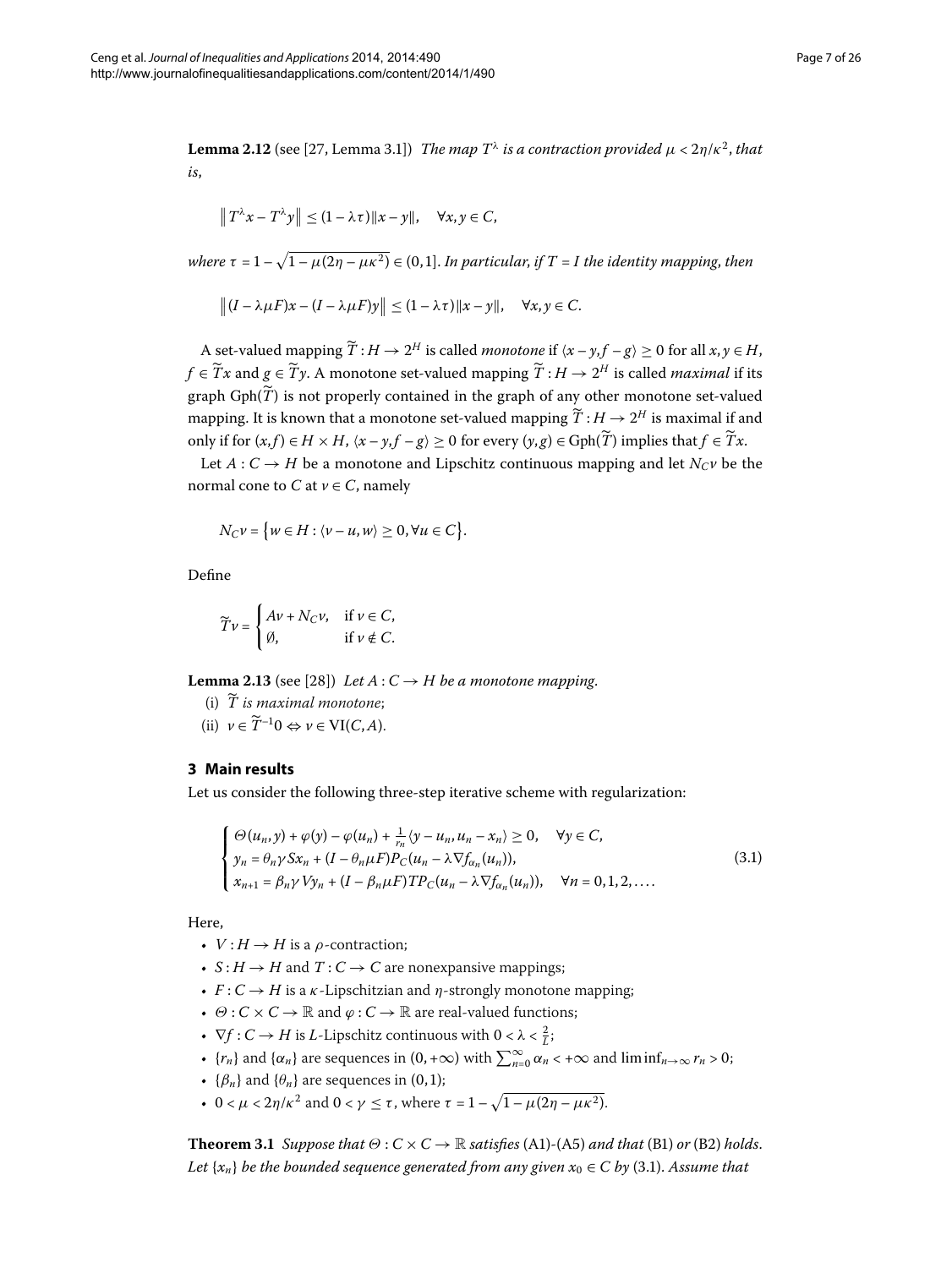(H1) 
$$
\sum_{n=0}^{\infty} \beta_n = +\infty, \lim_{n\to\infty} \frac{1}{\beta_n} |1 - \frac{\theta_{n-1}}{\theta_n}| = 0;
$$
  
\n(H2) 
$$
\lim_{n\to\infty} \frac{1}{\beta_n} |\frac{1}{\theta_n} - \frac{1}{\theta_{n-1}}| = 0 \text{ and } \lim_{n\to\infty} \frac{1}{\theta_n} |1 - \frac{\beta_{n-1}}{\beta_n}| = 0;
$$
  
\n(H3) 
$$
\lim_{n\to\infty} \theta_n = 0, \lim_{n\to\infty} \frac{\alpha_n + \beta_n}{\theta_n} = 0, \text{ and } \lim_{n\to\infty} \frac{\theta_n^2}{\beta_n} = 0;
$$
  
\n(H4) 
$$
\lim_{n\to\infty} \frac{|\alpha_n - \alpha_{n-1}|}{\beta_n \theta_n} = 0 \text{ and } \lim_{n\to\infty} \frac{|r_n - r_{n-1}|}{\beta_n \theta_n} = 0.
$$
  
\nThen we have the following:  
\n(i) 
$$
\lim_{n\to\infty} \frac{||x_{n+1} - x_n||}{\theta_n} = 0;
$$
  
\n(ii) 
$$
\omega_w(x_n) \subset \text{Fix}(T) \cap \text{MEP}(\Theta, \varphi) \cap \Gamma;
$$

 $(iii)$   $\omega_w(x_n) \subset E$  *if*  $||x_n - y_n|| = o(\theta_n)$  *held in addition, i.e.,*  $\lim_{n \to \infty} \frac{||x_n - y_n||}{\theta_n} = 0$ .

*Proof* First, let us show that  $P_C(I - \lambda \nabla f_\alpha)$  is *ξ*-averaged for each  $\lambda \in (0, \frac{2}{\alpha + L})$ , where

$$
\xi=\frac{2+\lambda(\alpha+L)}{4}\in(0,1).
$$

The Lipschitz condition implies that the gradient  $\nabla f$  is  $\frac{1}{L}$ -inverse strongly monotone  $[1]$  $[1]$ , that is,

$$
\left\langle \nabla f(x) - \nabla f(y), x - y \right\rangle \geq \frac{1}{L} \left\| \nabla f(x) - \nabla f(y) \right\|^2.
$$

Observe that

$$
(\alpha + L)\langle \nabla f_{\alpha}(x) - \nabla f_{\alpha}(y), x - y \rangle
$$
  
\n
$$
= (\alpha + L)[\alpha ||x - y||^2 + \langle \nabla f(x) - \nabla f(y), x - y \rangle]
$$
  
\n
$$
= \alpha^2 ||x - y||^2 + \alpha \langle \nabla f(x) - \nabla f(y), x - y \rangle + \alpha L ||x - y||^2 + L \langle \nabla f(x) - \nabla f(y), x - y \rangle
$$
  
\n
$$
\geq \alpha^2 ||x - y||^2 + 2\alpha \langle \nabla f(x) - \nabla f(y), x - y \rangle + ||\nabla f(x) - \nabla f(y)||^2
$$
  
\n
$$
= ||\alpha(x - y) + \nabla f(x) - \nabla f(y)||^2
$$
  
\n
$$
= ||\nabla f_{\alpha}(x) - \nabla f_{\alpha}(y)||^2.
$$

Hence,  $\nabla f_{\alpha} = \alpha I + \nabla f$  is  $\frac{1}{\alpha + L}$ -inverse strongly monotone. Thus,  $\lambda \nabla f_{\alpha}$  is  $\frac{1}{\lambda(\alpha + L)}$ -inverse strongly monotone by Proposition 2[.](#page-4-0)3(ii). By Proposition 2.3(iii) the complement  $I - \lambda \nabla f_\alpha$ is  $\frac{\lambda(\alpha+L)}{2}$ -averaged[.](#page-4-1) Noting that  $P_C$  is  $\frac{1}{2}$ -averaged and utilizing Proposition 2.4(iv), we know that for each  $\lambda \in (0, \frac{2}{\alpha + L})$ , the map  $P_C(I - \lambda \nabla f_\alpha)$  is  $\xi$ -averaged with

$$
\xi = \frac{1}{2} + \frac{\lambda(\alpha + L)}{2} - \frac{1}{2} \cdot \frac{\lambda(\alpha + L)}{2} = \frac{2 + \lambda(\alpha + L)}{4} \in (0, 1).
$$

In particular,  $P_C(I - \lambda \nabla f_\alpha)$  is nonexpansive. Furthermore, for  $\lambda \in (0, \frac{2}{L})$ , utilizing the fact that  $\lim_{n\to\infty} \frac{2}{\alpha_n+L} = \frac{2}{L}$ , we may assume

$$
0<\lambda<\frac{2}{\alpha_n+L},\quad \forall n\geq 0.
$$

Consequently, for each integer  $n \geq 0$ ,  $P_C(I - \lambda \nabla f_{\alpha_n})$  is  $\xi_n$ -averaged with

$$
\xi_n = \frac{1}{2} + \frac{\lambda(\alpha_n + L)}{2} - \frac{1}{2} \cdot \frac{\lambda(\alpha_n + L)}{2} = \frac{2 + \lambda(\alpha_n + L)}{4} \in (0, 1).
$$

This immediately implies that  $P_C(I - \lambda \nabla f_{\alpha_n})$  is nonexpansive for all  $n \ge 0$ .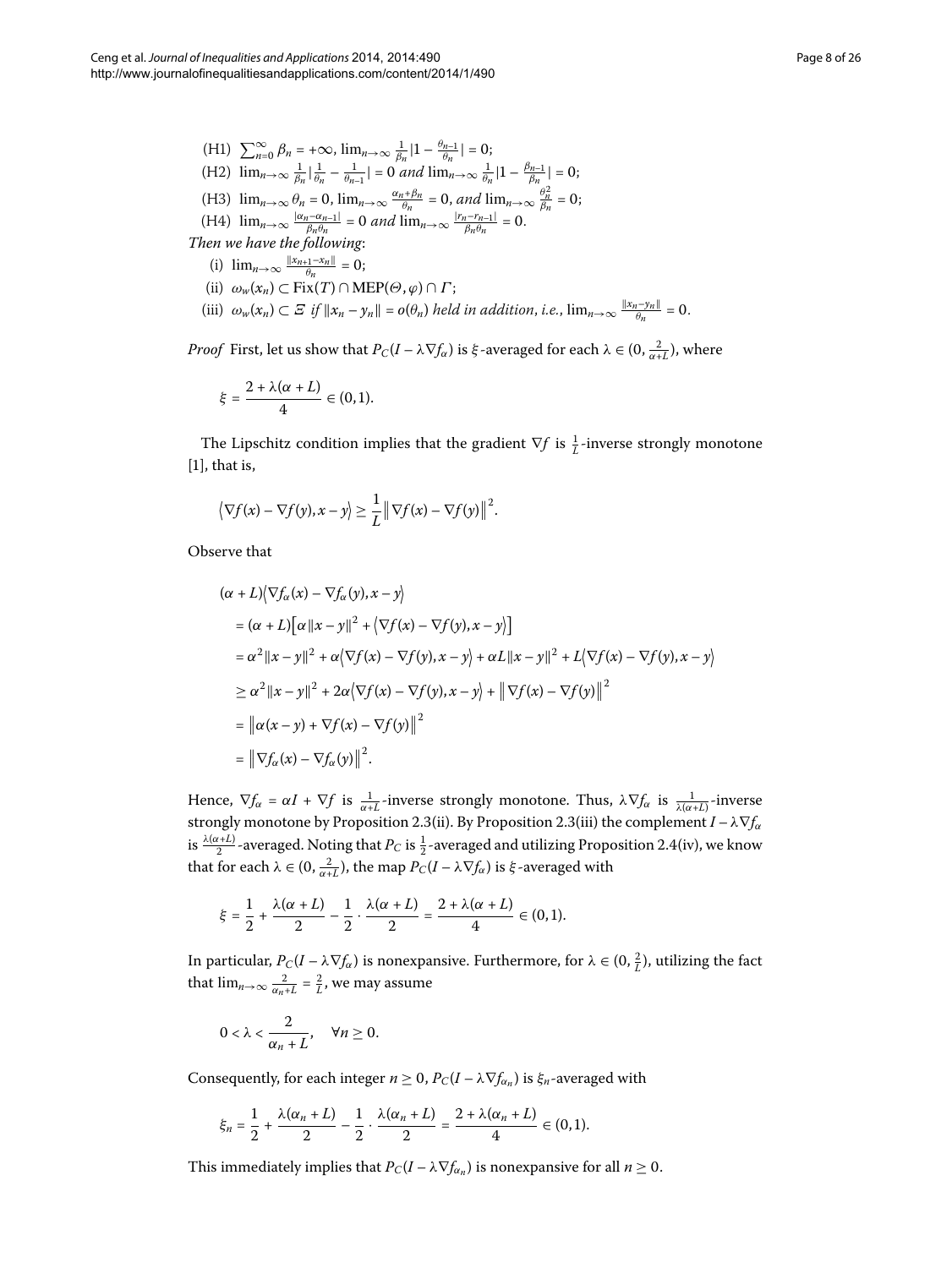We divide the proof into several steps.

<span id="page-8-0"></span>Step 1.  $\lim_{n\to\infty} \frac{\|x_{n+1}-x_n\|}{\theta_n} = 0.$ For simplicity, put  $\tilde{u}_n = P_C(u_n - \lambda \nabla f_{\alpha_n}(u_n))$ . Then  $y_n = \theta_n \gamma S x_n + (I - \theta_n \mu F) \tilde{u}_n$  and  $x_{n+1} =$  $\beta_n \gamma V y_n + (I - \beta_n \mu F) T \tilde{u}_n$  for every  $n \ge 0$ . We observe that

$$
\|\tilde{u}_{n} - \tilde{u}_{n-1}\| \leq \|P_C(I - \lambda \nabla f_{\alpha_n})u_n - P_C(I - \lambda \nabla f_{\alpha_n})u_{n-1}\| \n+ \|P_C(I - \lambda \nabla f_{\alpha_n})u_{n-1} - P_C(I - \lambda \nabla f_{\alpha_{n-1}})u_{n-1}\| \n\leq \|u_n - u_{n-1}\| + \|P_C(I - \lambda \nabla f_{\alpha_n})u_{n-1} - P_C(I - \lambda \nabla f_{\alpha_{n-1}})u_{n-1}\| \n\leq \|u_n - u_{n-1}\| + \|(I - \lambda \nabla f_{\alpha_n})u_{n-1} - (I - \lambda \nabla f_{\alpha_{n-1}})u_{n-1}\| \n= \|u_n - u_{n-1}\| + \|\lambda \nabla f_{\alpha_n}(u_{n-1}) - \lambda \nabla f_{\alpha_{n-1}}(u_{n-1})\| \n= \|u_n - u_{n-1}\| + \lambda |\alpha_n - \alpha_{n-1}|\|u_{n-1}\|, \quad \forall n \geq 1.
$$
\n(3.2)

Moreover, from  $(3.1)$  we have

$$
\begin{cases} \n y_n = \theta_n \gamma S x_n + (I - \theta_n \mu F) \tilde{u}_n, \\ \n y_{n-1} = \theta_{n-1} \gamma S x_{n-1} + (I - \theta_{n-1} \mu F) \tilde{u}_{n-1}, \quad \forall n \ge 1. \n\end{cases}
$$

<span id="page-8-3"></span>Thus

$$
y_n - y_{n-1} = \theta_n (\gamma S x_n - \gamma S x_{n-1}) + (\theta_n - \theta_{n-1}) (\gamma S x_{n-1} - \mu F \tilde{u}_{n-1})
$$

$$
+ (I - \theta_n \mu F) \tilde{u}_n - (I - \theta_n \mu F) \tilde{u}_{n-1}.
$$

Utilizing Lemma  $2.12$  $2.12$  $2.12$  from (3.2) we deduce that

<span id="page-8-1"></span>
$$
||y_n - y_{n-1}|| \leq \theta_n ||\gamma S x_n - \gamma S x_{n-1}|| + |\theta_n - \theta_{n-1}||\gamma S x_{n-1} - \mu F \tilde{u}_{n-1}||
$$
  
+ 
$$
|| (I - \theta_n \mu F) \tilde{u}_n - (I - \theta_n \mu F) \tilde{u}_{n-1}||
$$
  

$$
\leq \theta_n \gamma ||x_n - x_{n-1}|| + |\theta_n - \theta_{n-1}||\gamma S x_{n-1} - \mu F \tilde{u}_{n-1}||
$$
  
+ 
$$
(1 - \theta_n \tau) ||\tilde{u}_n - \tilde{u}_{n-1}||
$$
  

$$
\leq \theta_n \gamma ||x_n - x_{n-1}|| + |\theta_n - \theta_{n-1}||\gamma S x_{n-1} - \mu F \tilde{u}_{n-1}||
$$
  
+ 
$$
(1 - \theta_n \tau) (||u_n - u_{n-1}|| + \lambda |\alpha_n - \alpha_{n-1}||u_{n-1}||),
$$
 (3.3)

where  $\tau = 1 - \sqrt{1 - \mu(2\eta - \mu\kappa^2)}$ . Taking into consideration that  $u_n = T_{r_n}x_n$  and  $u_{n-1} =$  $T_{r_{n-1}}x_{n-1}$ , we have

<span id="page-8-2"></span>
$$
\Theta(u_n, y) + \varphi(y) - \varphi(u_n) + \frac{1}{r_n} \langle y - u_n, u_n - x_n \rangle \ge 0, \quad \forall y \in C
$$
\n(3.4)

and

$$
\Theta(u_{n-1}, y) + \varphi(y) - \varphi(u_{n-1}) + \frac{1}{r_{n-1}} \langle y - u_{n-1}, u_{n-1} - x_{n-1} \rangle \ge 0, \quad \forall y \in C.
$$
 (3.5)

Putting  $y = u_{n-1}$  in (3[.](#page-8-1)4) and  $y = u_n$  in (3.5), we obtain

$$
\Theta(u_n, u_{n-1}) + \varphi(u_{n-1}) - \varphi(u_n) + \frac{1}{r_n} \langle u_{n-1} - u_n, u_n - x_n \rangle \ge 0, \quad \forall y \in C
$$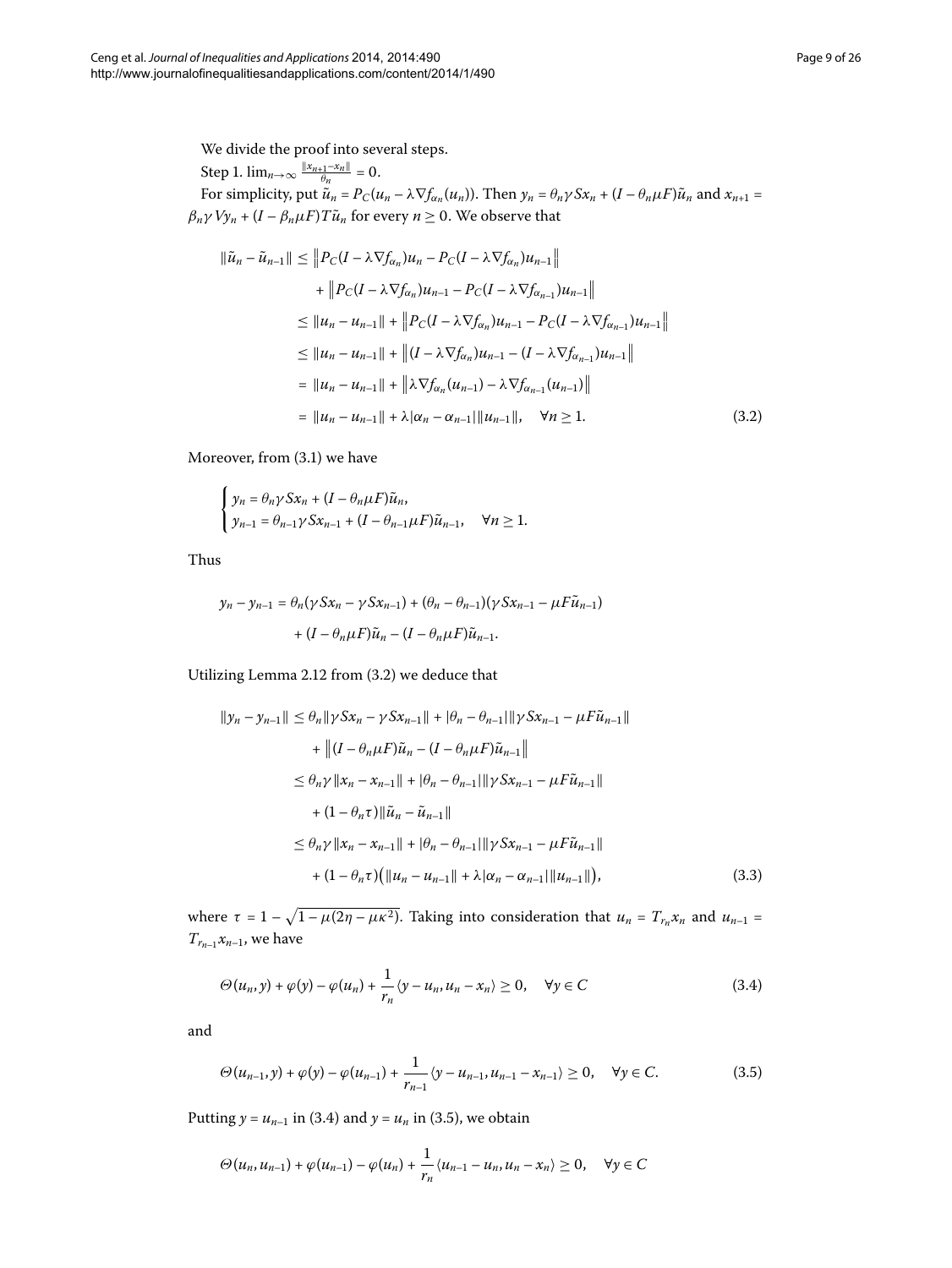and

$$
\Theta(u_{n-1},u_n)+\varphi(u_n)-\varphi(u_{n-1})+\frac{1}{r_{n-1}}\langle u_n-u_{n-1},u_{n-1}-x_{n-1}\rangle\geq 0, \quad \forall y\in C.
$$

Adding the last two inequalities, by  $(A2)$  we get

$$
\left\langle u_n - u_{n-1}, \frac{u_{n-1} - x_{n-1}}{r_{n-1}} - \frac{u_n - x_n}{r_n} \right\rangle \geq 0,
$$

and hence

$$
\left\langle u_n - u_{n-1}, u_{n-1} - u_n + u_n - x_{n-1} - \frac{r_{n-1}}{r_n} (u_n - x_n) \right\rangle \geq 0.
$$

<span id="page-9-0"></span>Since  $\liminf_{n\to\infty} r_n > 0$ , we may assume, without loss of generality, that there exists a positive number *c* such that  $r_n \ge c > 0$  for all  $n \ge 0$ . Thus we have

$$
||u_n - u_{n-1}||^2 \le \left\langle u_n - u_{n-1}, x_n - x_{n-1} + \left(1 - \frac{r_{n-1}}{r_n}\right) (u_n - x_n) \right\rangle
$$
  
 
$$
\le ||u_n - u_{n-1}|| \left[ ||x_n - x_{n-1}|| + \left|1 - \frac{r_{n-1}}{r_n}\right| ||u_n - x_n|| \right],
$$

<span id="page-9-1"></span>and hence

$$
||u_n - u_{n-1}|| \le ||x_n - x_{n-1}|| + \left|1 - \frac{r_{n-1}}{r_n}\right| ||u_n - x_n||
$$
  
\n
$$
\le ||x_n - x_{n-1}|| + \frac{M_0}{c}|r_n - r_{n-1}|.
$$
\n(3.6)

Here,  $M_0 = \sup\{\|u_n - x_n\| : n \ge 0\} < +\infty$ . Substituting  $(3.6)$  $(3.6)$  $(3.6)$  into  $(3.3)$  we derive

$$
||y_n - y_{n-1}|| \leq \theta_n \gamma ||x_n - x_{n-1}|| + |\theta_n - \theta_{n-1}|| \gamma S x_{n-1} - \mu F \tilde{u}_{n-1}||
$$
  
+ 
$$
(1 - \theta_n \tau) \left( ||x_n - x_{n-1}|| + \frac{M_0}{c} |r_n - r_{n-1}| + \lambda |\alpha_n - \alpha_{n-1}|| \|\mu_{n-1}|| \right)
$$
  

$$
\leq (1 - \theta_n (\tau - \gamma)) ||x_n - x_{n-1}|| + |\theta_n - \theta_{n-1}|| \gamma S x_{n-1} - \mu F \tilde{u}_{n-1}||
$$
  
+ 
$$
\frac{M_0}{c} |r_n - r_{n-1}| + \lambda |\alpha_n - \alpha_{n-1}|| \|\mu_{n-1}||
$$
  

$$
\leq ||x_n - x_{n-1}|| + M_1 (|\theta_n - \theta_{n-1}| + |r_n - r_{n-1}| + |\alpha_n - \alpha_{n-1}|).
$$
 (3.7)

Here,  $\|\gamma S x_n - \mu F \tilde{u}_n\| + \frac{M_0}{c} + \lambda \|u_n\| \le M_1$  for some  $M_1 \ge 0$ . On the other hand, from  $(3.1)$  $(3.1)$  $(3.1)$  we have

$$
\begin{cases} x_{n+1} = \beta_n \gamma \, V y_n + (I - \beta_n \mu F) T \tilde{u}_n, \\ x_n = \beta_{n-1} \gamma \, V y_{n-1} + (I - \beta_{n-1} \mu F) T \tilde{u}_{n-1}, \quad \forall n \ge 1. \end{cases}
$$

Simple calculations show that

$$
\begin{aligned} x_{n+1}-x_n&=(I-\beta_n\mu F)T\tilde{u}_n-(I-\beta_n\mu F)T\tilde{u}_{n-1}\\ &\quad+(\beta_n-\beta_{n-1})(\gamma\,Vy_{n-1}-\mu FT\tilde{u}_{n-1})+\beta_n(\gamma\,Vy_n-\gamma\,Vy_{n-1}). \end{aligned}
$$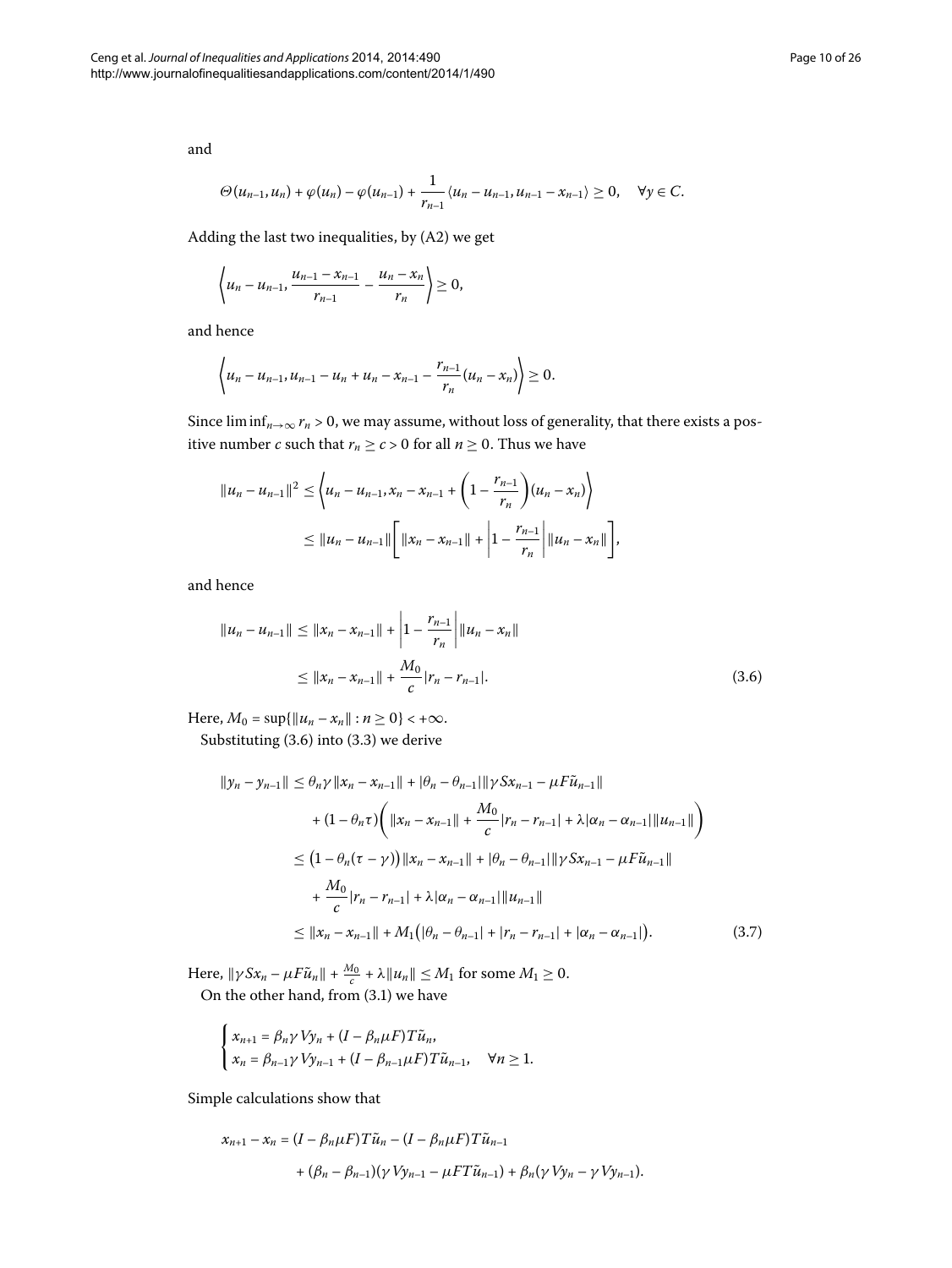Utilizing Lemma 2[.](#page-9-0)12 from  $(3.2)$ ,  $(3.6)$ , and  $(3.7)$  we deduce that

$$
||x_{n+1} - x_n||
$$
  
\n
$$
\leq ||(I - \beta_n \mu F) T \tilde{u}_n - (I - \beta_n \mu F) T \tilde{u}_{n-1}|| + |\beta_n - \beta_{n-1}|| \gamma V y_{n-1} - \mu F T \tilde{u}_{n-1}||
$$
  
\n
$$
+ \beta_n || \gamma V y_n - \gamma V y_{n-1}||
$$
  
\n
$$
\leq (1 - \beta_n \tau) ||\tilde{u}_n - \tilde{u}_{n-1}|| + |\beta_n - \beta_{n-1}|| \gamma V y_{n-1} - \mu F T \tilde{u}_{n-1}|| + \beta_n \gamma \rho ||y_n - y_{n-1}||
$$
  
\n
$$
\leq (1 - \beta_n \tau) (||u_n - u_{n-1}|| + \lambda |\alpha_n - \alpha_{n-1}|||u_{n-1}||) + |\beta_n - \beta_{n-1}|| \gamma V y_{n-1} - \mu F T \tilde{u}_{n-1}||
$$
  
\n
$$
+ \beta_n \gamma \rho ||y_n - y_{n-1}||
$$
  
\n
$$
\leq (1 - \beta_n \tau) (||x_n - x_{n-1}|| + \frac{M_0}{c} |r_n - r_{n-1}| + \lambda |\alpha_n - \alpha_{n-1}|||u_{n-1}||)
$$
  
\n
$$
+ |\beta_n - \beta_{n-1}|| \gamma V y_{n-1} - \mu F T \tilde{u}_{n-1}|| + \beta_n \gamma \rho [||x_n - x_{n-1}|| + M_1(|\theta_n - \theta_{n-1}|]
$$
  
\n
$$
+ |r_n - r_{n-1}| + |\alpha_n - \alpha_{n-1}|]
$$
  
\n
$$
\leq (1 - \beta_n \tau) [||x_n - x_{n-1}|| + M_1(|r_n - r_{n-1}| + |\alpha_n - \alpha_{n-1}|)]
$$
  
\n
$$
+ |\beta_n - \beta_{n-1}|| \gamma V y_{n-1} - \mu F T \tilde{u}_{n-1}||
$$
  
\n
$$
+ \beta_n \gamma \rho [||x_n - x_{n-1}|| + M_1(|\theta_n - \theta_{n-1}| + |r_n - r_{n-1}| + |\alpha_n - \alpha_{n-1}|)]
$$
  
\n<math display="</math>

where  $M_1 + ||\gamma V y_n - \mu FT \tilde{u}_n|| \leq M$ ,  $\forall n \geq 0$  for some  $M \geq 0$ . Therefore,

$$
\frac{\|x_{n+1} - x_n\|}{\theta_n} \n\leq (1 - \beta_n(\tau - \gamma \rho)) \frac{\|x_n - x_{n-1}\|}{\theta_n} \n+ M \left( \frac{|\alpha_n - \alpha_{n-1}|}{\theta_n} + \frac{|\beta_n - \beta_{n-1}|}{\theta_n} + \frac{|\theta_n - \theta_{n-1}|}{\theta_n} + \frac{|r_n - r_{n-1}|}{\theta_n} \right) \n= (1 - (\tau - \gamma \rho)\beta_n) \frac{\|x_n - x_{n-1}\|}{\theta_{n-1}} + (1 - (\tau - \gamma \rho)\beta_n) \|x_n - x_{n-1}\| \left( \frac{1}{\theta_n} - \frac{1}{\theta_{n-1}} \right) \n+ M \left( \frac{|\alpha_n - \alpha_{n-1}|}{\theta_n} + \frac{|\beta_n - \beta_{n-1}|}{\theta_n} + \frac{|\theta_n - \theta_{n-1}|}{\theta_n} + \frac{|r_n - r_{n-1}|}{\theta_n} \right) \n\leq (1 - (\tau - \gamma \rho)\beta_n) \frac{\|x_n - x_{n-1}\|}{\theta_{n-1}} + (\tau - \gamma \rho)\beta_n \cdot \frac{1}{\tau - \gamma \rho} \left\{ \|x_n - x_{n-1}\| \frac{1}{\beta_n} \left| \frac{1}{\theta_n} - \frac{1}{\theta_{n-1}} \right| \n+ M \left( \frac{|\alpha_n - \alpha_{n-1}|}{\beta_n \theta_n} + \frac{|\beta_n - \beta_{n-1}|}{\beta_n \theta_n} + \frac{|\theta_n - \theta_{n-1}|}{\beta_n \theta_n} + \frac{|r_n - r_{n-1}|}{\beta_n \theta_n} \right) \right\}
$$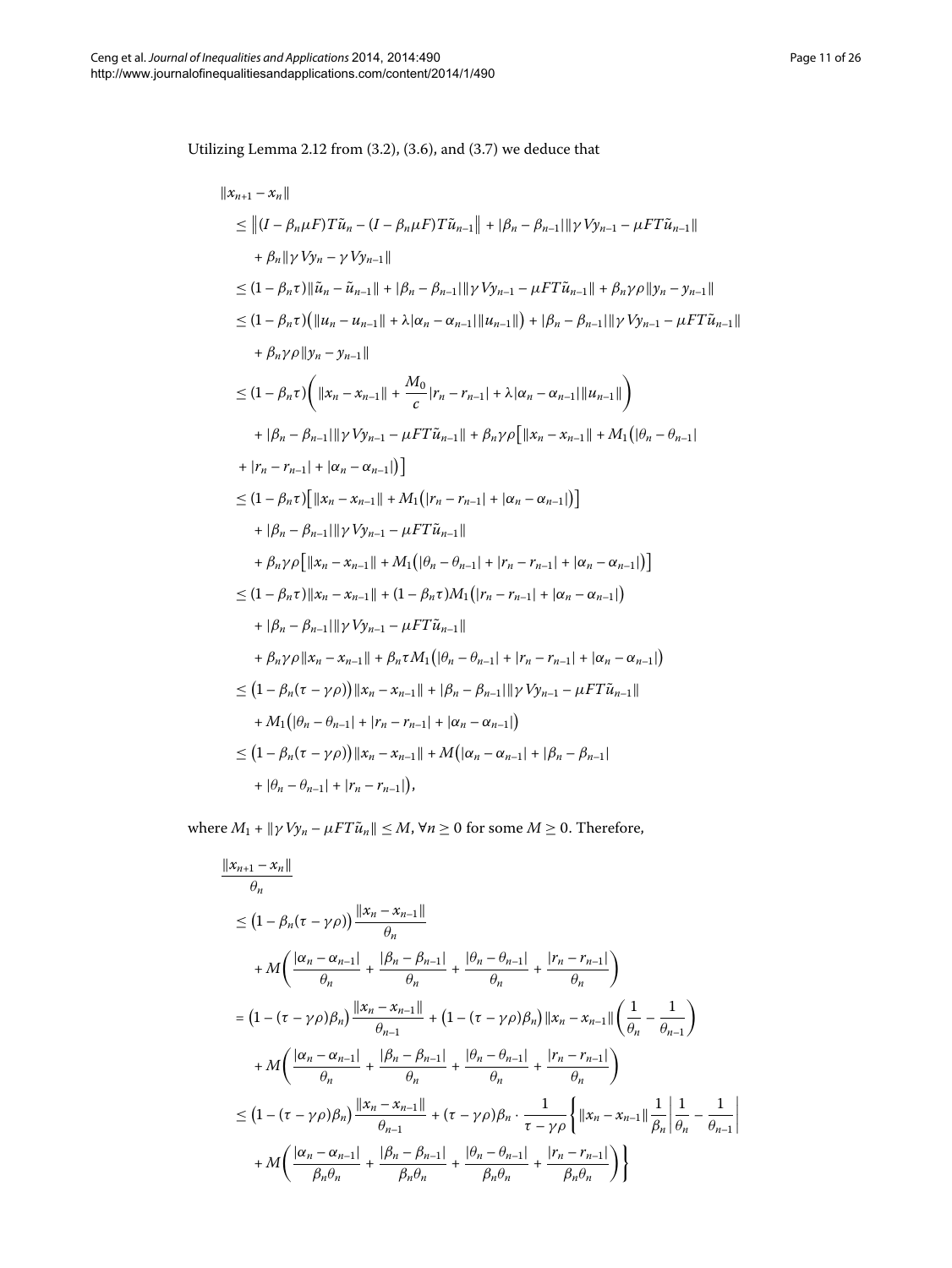<span id="page-11-0"></span>
$$
\leq \left(1 - (\tau - \gamma \rho)\beta_n\right) \frac{\|x_n - x_{n-1}\|}{\theta_{n-1}} + (\tau - \gamma \rho)\beta_n \cdot \frac{\widetilde{M}}{\tau - \gamma \rho} \left\{\frac{1}{\beta_n} \middle| \frac{1}{\theta_n} - \frac{1}{\theta_{n-1}} \right\} + \frac{|\alpha_n - \alpha_{n-1}|}{\beta_n \theta_n} + \frac{1}{\theta_n} \left|1 - \frac{\beta_{n-1}}{\beta_n} \middle| + \frac{1}{\beta_n} \middle| 1 - \frac{\theta_{n-1}}{\theta_n} \right| + \frac{|r_n - r_{n-1}|}{\beta_n \theta_n} \left\},
$$
\n(3.8)

where  $M + ||x_n - x_{n-1}|| \leq \widetilde{M}$ ,  $\forall n \geq 1$  for some  $\widetilde{M} \geq 0$ . From (H1), (H2), and (H4), it follows that  $\sum_{n=0}^{\infty} (\tau - \gamma \rho) \beta_n = +\infty$  and

$$
\lim_{n \to \infty} \frac{\widetilde{M}}{\tau - \gamma \rho} \left\{ \frac{1}{\beta_n} \left| \frac{1}{\theta_n} - \frac{1}{\theta_{n-1}} \right| + \frac{|\alpha_n - \alpha_{n-1}|}{\beta_n \theta_n} + \frac{1}{\theta_n} \left| 1 - \frac{\beta_{n-1}}{\beta_n} \right| + \frac{1}{\beta_n} \left| 1 - \frac{\theta_{n-1}}{\theta_n} \right| + \frac{|r_n - r_{n-1}|}{\beta_n \theta_n} \right\} = 0.
$$

Applying Lemma  $2.7$  $2.7$  $2.7$  to  $(3.8)$ , we immediately conclude that

$$
\lim_{n\to\infty}\frac{\|x_{n+1}-x_n\|}{\theta_n}=0.
$$

In particular, from (H3) it follows that

$$
\lim_{n\to\infty}||x_{n+1}-x_n||=0.
$$

Step 2.  $\lim_{n\to\infty} ||x_n - u_n|| = 0$  and  $\lim_{n\to\infty} ||y_n - \tilde{u}_n|| = 0$ . By the firm nonexpansivity of  $T_{r_n}$ , if  $v \in \text{MEP}(\Theta, \varphi) = \text{Fix}(T_{r_n})$ , we have

<span id="page-11-1"></span>
$$
||u_n - v||^2 = ||T_{r_n}x_n - T_{r_n}v||^2
$$
  
\n
$$
\leq \langle T_{r_n}x_n - T_{r_n}v, x_n - v \rangle
$$
  
\n
$$
= \frac{1}{2} \{ ||u_n - v||^2 + ||x_n - v||^2 - ||T_{r_n}x_n - T_{r_n}v - (x_n - v)||^2 \}.
$$

<span id="page-11-2"></span>This immediately yields

$$
||u_n - v||^2 \le ||x_n - v||^2 - ||x_n - u_n||^2.
$$
\n(3.9)

Let  $p \in Fix(T) \cap \text{MEP}(\Theta, \varphi) \cap \Gamma$ . We have

$$
\|\tilde{u}_n - p\| = \|P_C(I - \lambda \nabla f_{\alpha_n})u_n - P_C(I - \lambda \nabla f)p\|
$$
  
\n
$$
\leq \|P_C(I - \lambda \nabla f_{\alpha_n})u_n - P_C(I - \lambda \nabla f_{\alpha_n})p\|
$$
  
\n
$$
+ \|P_C(I - \lambda \nabla f_{\alpha_n})p - P_C(I - \lambda \nabla f)p\|
$$
  
\n
$$
\leq \|u_n - p\| + \|P_C(I - \lambda \nabla f_{\alpha_n})p - P_C(I - \lambda \nabla f)p\|
$$
  
\n
$$
\leq \|u_n - p\| + \lambda \alpha_n \|p\|.
$$
 (3.10)

Note that

$$
y_n - p = \theta_n \gamma S x_n - \theta_n \mu F p + (I - \theta_n \mu F) \tilde{u}_n - (I - \theta_n \mu F) p
$$
  
=  $\theta_n (\gamma S x_n - \mu F p) + (1 - \theta_n) (\tilde{u}_n - p) + \theta_n [(I - \mu F) \tilde{u}_n - (I - \mu F) p]$   
=  $\theta_n (\gamma S x_n + (I - \mu F) \tilde{u}_n - p) + (1 - \theta_n) (\tilde{u}_n - p).$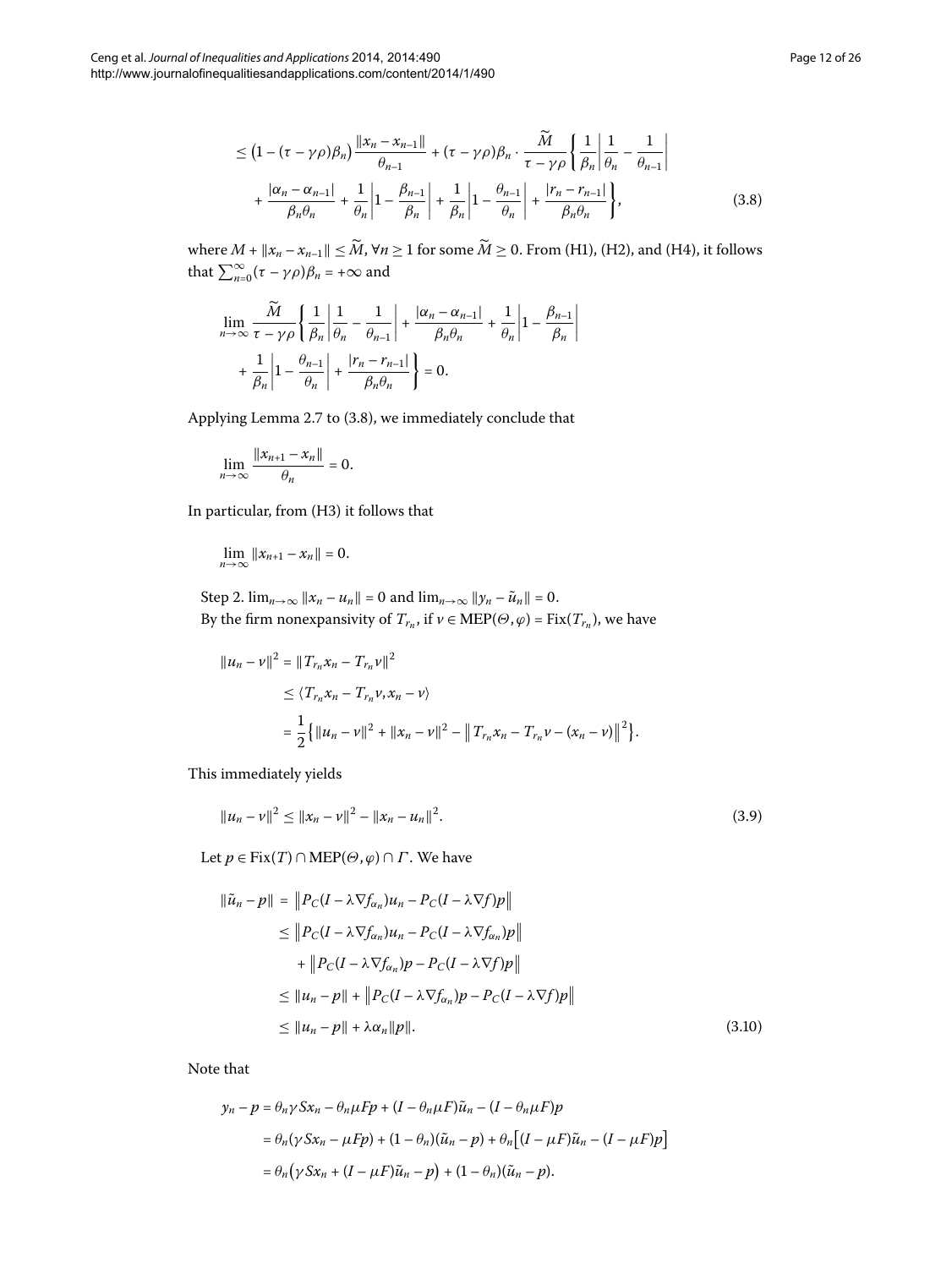Hence we have

$$
y_n - \tilde{u}_n = \theta_n \big(\gamma S x_n + (I - \mu F) \tilde{u}_n - \tilde{u}_n\big).
$$

By Lemmas 2[.](#page-11-2)10 and 2.12, we have from  $(3.9)$  and  $(3.10)$  that

$$
\|y_n - p\|^2
$$
  
\n
$$
= \|\theta_n (\gamma S x_n + (I - \mu F)\tilde{u}_n - p) + (1 - \theta_n)(\tilde{u}_n - p)\|^2
$$
  
\n
$$
= \theta_n \|\gamma S x_n + (I - \mu F)\tilde{u}_n - p\|^2 + (1 - \theta_n) \|\tilde{u}_n - p\|^2
$$
  
\n
$$
- \theta_n (1 - \theta_n) \|\gamma S x_n + (I - \mu F)\tilde{u}_n - \tilde{u}_n\|^2
$$
  
\n
$$
= \theta_n \|\gamma S x_n + (I - \mu F)\tilde{u}_n - p\|^2 + (1 - \theta_n) \|\tilde{u}_n - p\|^2 - \frac{1 - \theta_n}{\theta_n} \|y_n - \tilde{u}_n\|^2
$$
  
\n
$$
\leq \theta_n \|\gamma S x_n + (I - \mu F)\tilde{u}_n - p\|^2 + \|\tilde{u}_n - p\|^2 - \frac{1 - \theta_n}{\theta_n} \|y_n - \tilde{u}_n\|^2.
$$
 (3.11)

Furthermore, utilizing Lemmas 2[.](#page-11-2)11 and 2.12 we have from  $(3.9)$  and  $(3.10)$  that

$$
\|x_{n+1}-p\|^2
$$
\n
$$
= \left\|\beta_n \gamma V y_n - \beta_n \mu F T p + (I - \beta_n \mu F) T \tilde{u}_n - (I - \beta_n \mu F) T p \right\|^2
$$
\n
$$
\leq ( \| \beta_n \gamma V y_n - \beta_n \mu F T p \| + \| (I - \beta_n \mu F) T \tilde{u}_n - (I - \beta_n \mu F) T p \| )^2
$$
\n
$$
\leq (\beta_n \| \gamma V y_n - \mu F p \| + (1 - \beta_n \tau) \| \tilde{u}_n - p \| )^2
$$
\n
$$
\leq \beta_n \frac{1}{\tau} \| \gamma V y_n - \mu F p \| ^2 + (1 - \beta_n \tau) \| \tilde{u}_n - p \| ^2
$$
\n
$$
\leq \beta_n \frac{1}{\tau} [ \| \gamma V y_n - \gamma V p \| ^2 + 2 \langle \gamma V p - \mu F p, \gamma V y_n - \mu F p \rangle ] + (1 - \beta_n \tau) \| \tilde{u}_n - p \| ^2
$$
\n
$$
\leq \beta_n \frac{\gamma^2 \rho^2}{\tau} \| y_n - p \| ^2 + \beta_n \frac{2}{\tau} \| \gamma V p - \mu F p \| \| \gamma V y_n - \mu F p \| + (1 - \beta_n \tau) \| \tilde{u}_n - p \| ^2
$$
\n
$$
\leq \beta_n \frac{\gamma^2 \rho^2}{\tau} \Bigg[ \theta_n \| \gamma S x_n + (I - \mu F) \tilde{u}_n - p \| ^2 + \| \tilde{u}_n - p \| ^2 - \frac{1 - \theta_n}{\theta_n} \| y_n - \tilde{u}_n \| ^2 \Bigg]
$$
\n
$$
+ \beta_n \frac{2}{\tau} \| \gamma V p - \mu F p \| \| \gamma V y_n - \mu F p \| + (1 - \beta_n \tau) \| \tilde{u}_n - p \| ^2
$$
\n
$$
= \left( 1 - \beta_n \left( \tau - \frac{\gamma^2 \rho^2}{\tau} \right) \right) \| \tilde{u}_n - p \| ^2 + \beta_n \theta_n \frac{\gamma^2 \rho^2}{\tau} \| \gamma S x_n + (I - \mu F) \tilde{u}_n - p \| ^2
$$
\n
$$
- \frac{\beta_n \gamma^2 \rho^2 (1 - \theta_n)}{\tau \theta
$$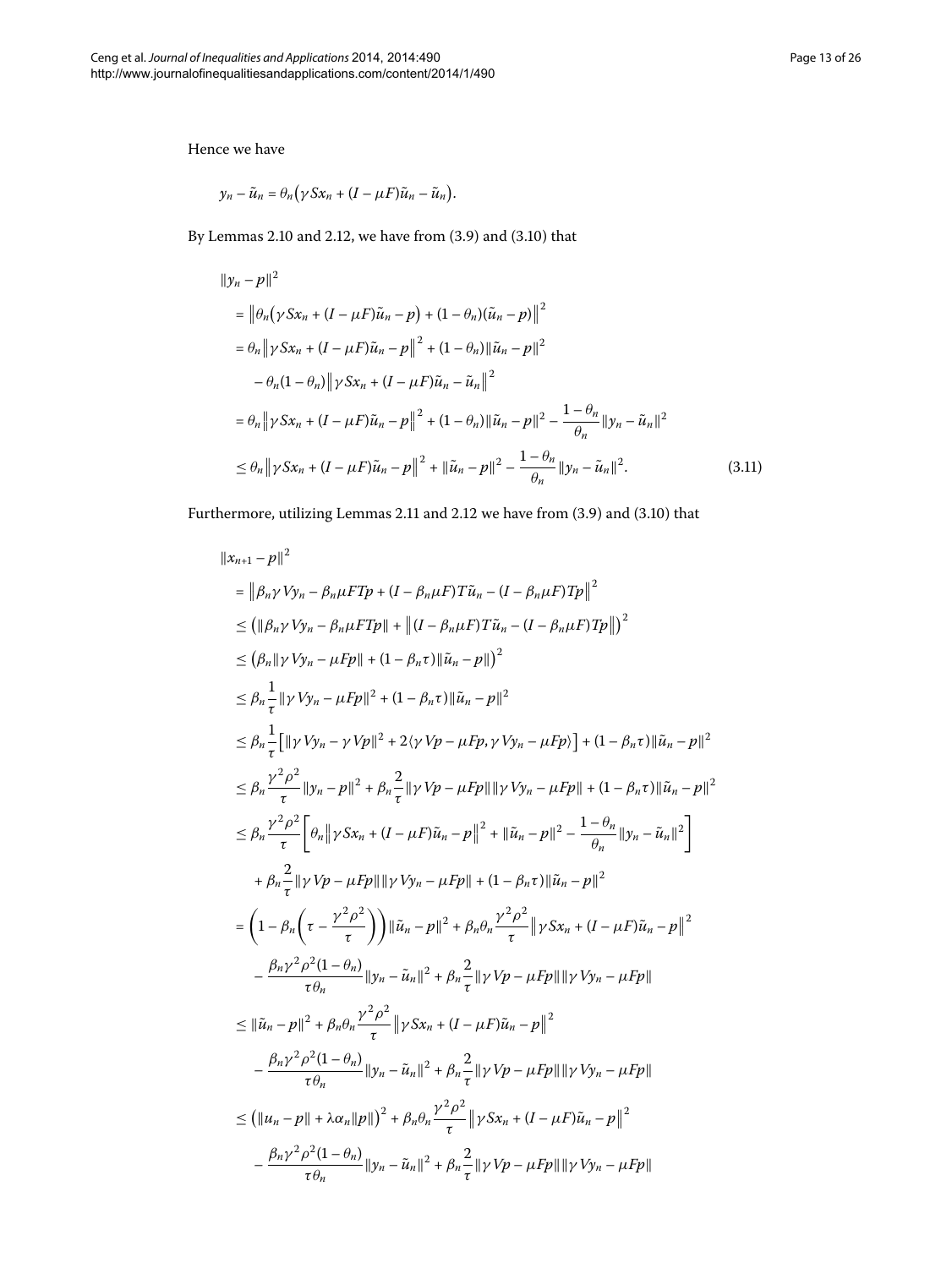<span id="page-13-0"></span>
$$
\leq ||u_n - p||^2 + \lambda \alpha_n ||p|| (2||u_n - p|| + \lambda \alpha_n ||p||)
$$
  
+  $\beta_n \theta_n \frac{\gamma^2 \rho^2}{\tau} ||\gamma S x_n + (I - \mu F) \tilde{u}_n - p||^2 - \frac{\beta_n \gamma^2 \rho^2 (1 - \theta_n)}{\tau \theta_n} ||y_n - \tilde{u}_n||^2$   
+  $\beta_n \frac{2}{\tau} ||\gamma V p - \mu F p|| ||\gamma V y_n - \mu F p||$   

$$
\leq ||x_n - p||^2 - ||x_n - u_n||^2 + \lambda \alpha_n ||p|| (2||u_n - p|| + \lambda \alpha_n ||p||)
$$
  
+  $\beta_n \theta_n \frac{\gamma^2 \rho^2}{\tau} ||\gamma S x_n + (I - \mu F) \tilde{u}_n - p||^2 - \frac{\beta_n \gamma^2 \rho^2 (1 - \theta_n)}{\tau \theta_n} ||y_n - \tilde{u}_n||^2$   
+  $\beta_n \frac{2}{\tau} ||\gamma V p - \mu F p|| ||\gamma V y_n - \mu F p||.$  (3.12)

It turns out therefore that

$$
||x_n - u_n||^2 + \frac{\beta_n \gamma^2 \rho^2 (1 - \theta_n)}{\tau \theta_n} ||y_n - \tilde{u}_n||^2
$$
  
\n
$$
\leq ||x_n - p||^2 - ||x_{n+1} - p||^2 + \lambda \alpha_n ||p|| (2||u_n - p|| + \lambda \alpha_n ||p||)
$$
  
\n
$$
+ \beta_n \theta_n \frac{\gamma^2 \rho^2}{\tau} ||\gamma Sx_n + (I - \mu F) \tilde{u}_n - p||^2
$$
  
\n
$$
+ \beta_n \frac{2}{\tau} ||\gamma Vp - \mu Fp|| ||\gamma Vy_n - \mu Fp||
$$
  
\n
$$
\leq (||x_n - p|| + ||x_{n+1} - p||) ||x_n - x_{n+1}|| + \lambda \alpha_n ||p|| (2||u_n - p|| + \lambda \alpha_n ||p||)
$$
  
\n
$$
+ \beta_n \theta_n \frac{\gamma^2 \rho^2}{\tau} ||\gamma Sx_n + (I - \mu F) \tilde{u}_n - p||^2
$$
  
\n
$$
+ \beta_n \frac{2}{\tau} ||\gamma Vp - \mu Fp|| ||\gamma Vy_n - \mu Fp||.
$$

Then it is clear that

$$
||x_n - u_n||^2 \le (||x_n - p|| + ||x_{n+1} - p||) ||x_n - x_{n+1}|| + \lambda \alpha_n ||p|| (2||u_n - p|| + \lambda \alpha_n ||p||)
$$
  
+  $\beta_n \theta_n \frac{\gamma^2 \rho^2}{\tau} ||\gamma S x_n + (I - \mu F) \tilde{u}_n - p||^2$   
+  $\beta_n \frac{2}{\tau} ||\gamma V p - \mu F p|| ||\gamma V y_n - \mu F p||.$ 

Since  $\alpha_n \to 0$ ,  $\beta_n \to 0$ ,  $\theta_n \to 0$ , and  $||x_{n+1} - x_n|| \to 0$ , we conclude that

$$
\lim_{n\to\infty}||x_n-u_n||=0.
$$

Furthermore,

$$
\frac{\beta_n \gamma^2 \rho^2 (1 - \theta_n)}{\tau \theta_n} \|y_n - \tilde{u}_n\|^2
$$
  
\n
$$
\leq (||x_n - p|| + ||x_{n+1} - p||) ||x_n - x_{n+1}|| + \lambda \alpha_n ||p|| (2||u_n - p|| + \lambda \alpha_n ||p||)
$$
  
\n
$$
+ \beta_n \theta_n \frac{\gamma^2 \rho^2}{\tau} ||\gamma S x_n + (I - \mu F) \tilde{u}_n - p||^2 + \beta_n \frac{2}{\tau} ||\gamma V p - \mu F p|| \|\gamma V y_n - \mu F p||.
$$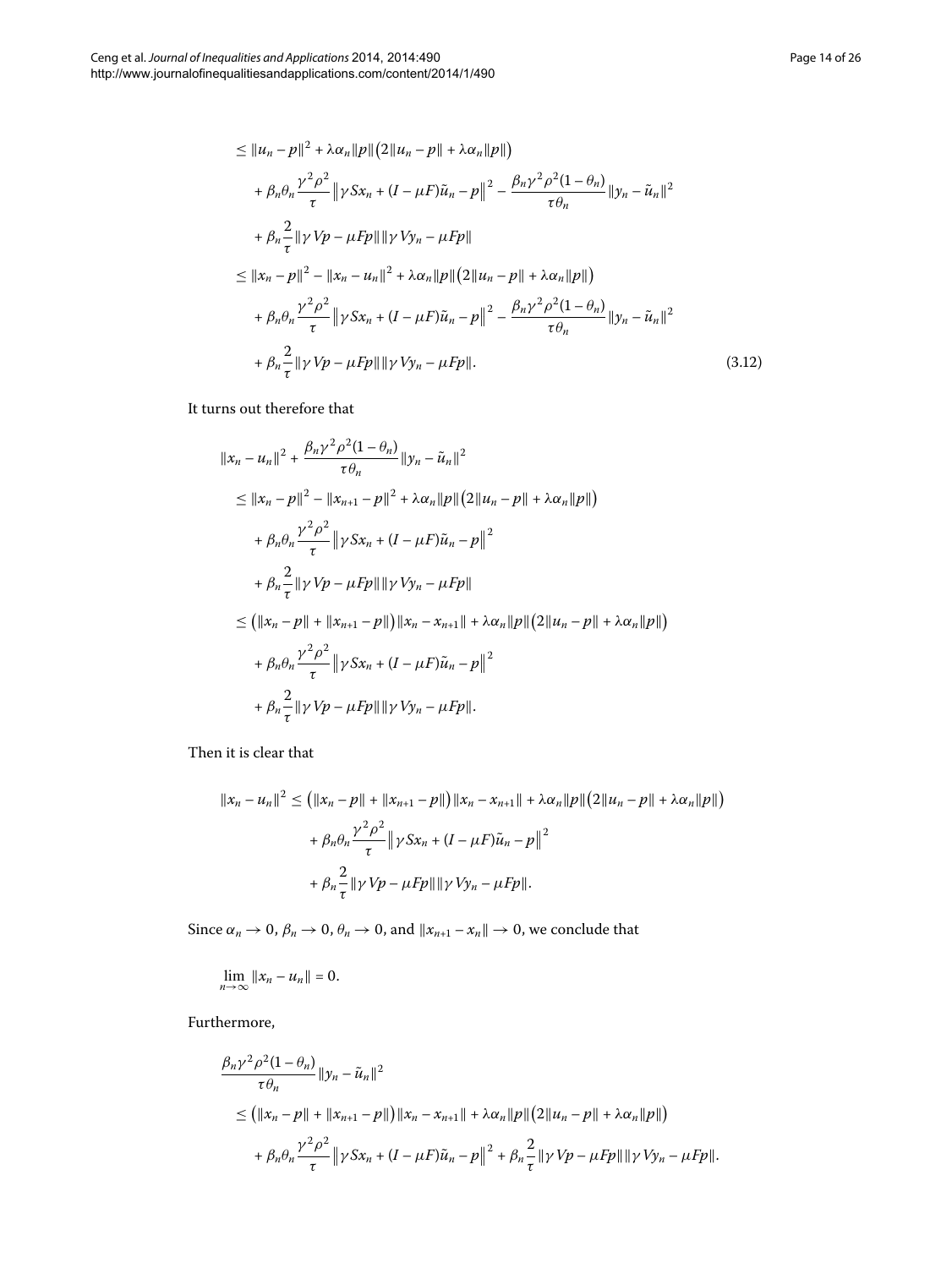This yields

$$
\frac{\gamma^2 \rho^2 (1 - \theta_n)}{\tau} \|y_n - \tilde{u}_n\|^2
$$
  
\n
$$
\leq (||x_n - p|| + ||x_{n+1} - p||) \frac{\theta_n}{\beta_n} ||x_n - x_{n+1}|| + \frac{\alpha_n \theta_n}{\beta_n} \lambda ||p|| (2||u_n - p|| + \lambda \alpha_n ||p||)
$$
  
\n
$$
+ \theta_n^2 \frac{\gamma^2 \rho^2}{\tau} ||\gamma S x_n + (I - \mu F) \tilde{u}_n - p||^2 + \theta_n \frac{2}{\tau} ||\gamma V p - \mu F p|| ||\gamma V y_n - \mu F p||.
$$

 $\frac{\|x_{n+1}-x_n\|}{\theta_n} \to 0$ ,  $\frac{\alpha_n+\beta_n}{\theta_n} \to 0$ , and  $\frac{\theta_n^2}{\beta_n} \to 0$  as  $n \to \infty$ , we have

$$
\lim_{n \to \infty} \frac{\theta_n}{\beta_n} \|x_n - x_{n+1}\| = \lim_{n \to \infty} \frac{\|x_n - x_{n+1}\|}{\theta_n} \cdot \frac{\theta_n^2}{\beta_n} = 0
$$

and

$$
\lim_{n\to\infty}\frac{\alpha_n\theta_n}{\beta_n}=\lim_{n\to\infty}\frac{\alpha_n}{\theta_n}\cdot\frac{\theta_n^2}{\beta_n}=0.
$$

Therefore, from the last inequality we have

$$
\lim_{n\to\infty}||y_n-\tilde{u}_n||=0.
$$

Step 3.  $\lim_{n \to \infty} ||u_n - \tilde{u}_n|| = 0$  and  $\lim_{n \to \infty} ||x_n - y_n|| = 0$ . Let  $p \in Fix(T) \cap Fix(\Gamma) \cap \varXi$ [.](#page-5-2) Utilizing Lemmas 2.6 and 2.11 we have from (3.12) that

$$
\|x_{n+1} - p\|^2
$$
  
\n
$$
\leq \|\tilde{u}_n - p\|^2 + \beta_n \theta_n \frac{\gamma^2 \rho^2}{\tau} \|\gamma Sx_n + (I - \mu F)\tilde{u}_n - p\|^2
$$
  
\n
$$
- \frac{\beta_n \gamma^2 \rho^2 (1 - \theta_n)}{\tau \theta_n} \|y_n - \tilde{u}_n\|^2 + \beta_n \frac{2}{\tau} \|\gamma Vp - \mu Fp\|\|\gamma Vy_n - \mu Fp\|
$$
  
\n
$$
\leq \|P_C(I - \lambda \nabla f_{\alpha_n})u_n - P_C(I - \lambda \nabla f)p\|^2 + \beta_n \theta_n \frac{\gamma^2 \rho^2}{\tau} \|\gamma Sx_n + (I - \mu F)\tilde{u}_n - p\|^2
$$
  
\n
$$
+ \beta_n \frac{2}{\tau} \|\gamma Vp - \mu Fp\|\|\gamma Vy_n - \mu Fp\|
$$
  
\n
$$
\leq \|(I - \lambda \nabla f)u_n - (I - \lambda \nabla f)p - \lambda \alpha_n u_n\|^2 + \beta_n \theta_n \frac{\gamma^2 \rho^2}{\tau} \|\gamma Sx_n + (I - \mu F)\tilde{u}_n - p\|^2
$$
  
\n
$$
+ \beta_n \frac{2}{\tau} \|\gamma Vp - \mu Fp\|\|\gamma Vy_n - \mu Fp\|
$$
  
\n
$$
\leq \|(I - \lambda \nabla f)u_n - (I - \lambda \nabla f)p\|^2 - 2\lambda \alpha_n \langle u_n, (I - \lambda \nabla f_{\alpha_n})u_n - (I - \lambda \nabla f)p\rangle
$$
  
\n
$$
+ \beta_n \theta_n \frac{\gamma^2 \rho^2}{\tau} \|\gamma Sx_n + (I - \mu F)\tilde{u}_n - p\|^2 + \beta_n \frac{2}{\tau} \|\gamma Vp - \mu Fp\|\|\gamma Vy_n - \mu Fp\|
$$
  
\n
$$
\leq \|u_n - p\|^2 + \lambda \left(\lambda - \frac{2}{L}\right) \|\nabla f(u_n) - \nabla f(p)\|^2
$$
  
\n
$$
+ 2\lambda \alpha_n \|u_n\| \|(I - \lambda \nabla f_{\alpha_n})u_n - (I - \lambda \nabla f)p\|
$$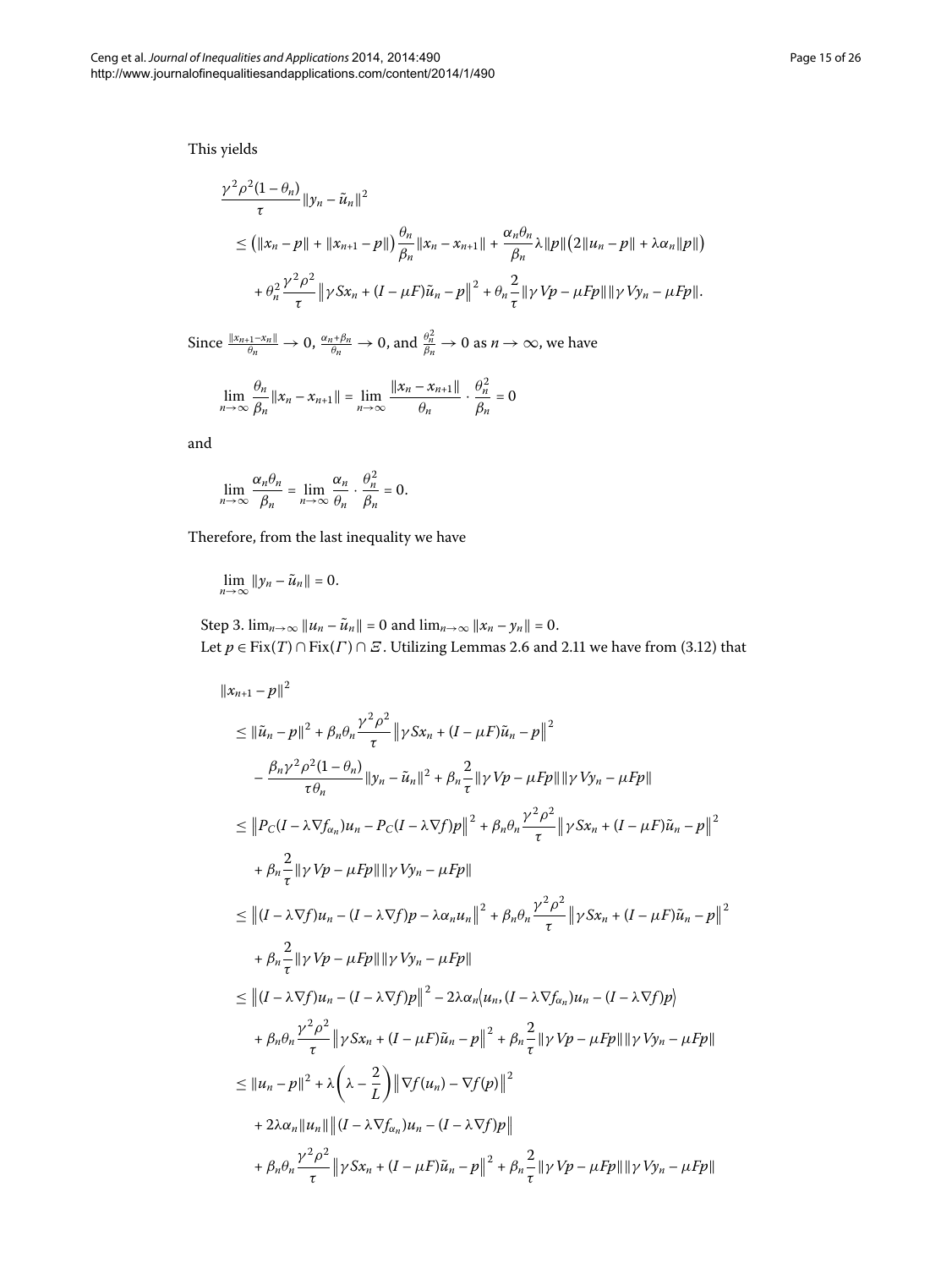$$
\leq ||x_n - p||^2 + \lambda \left(\lambda - \frac{2}{L}\right) ||\nabla f(u_n) - \nabla f(p)||^2
$$
  
+  $2\lambda \alpha_n ||u_n|| ||(I - \lambda \nabla f_{\alpha_n})u_n - (I - \lambda \nabla f)p||$   
+  $\beta_n \theta_n \frac{\gamma^2 \rho^2}{\tau} ||\gamma S x_n + (I - \mu F) \tilde{u}_n - p||^2 + \beta_n \frac{2}{\tau} ||\gamma V p - \mu F p|| ||\gamma V y_n - \mu F p||.$ 

Hence,

$$
\lambda \left( \frac{2}{L} - \lambda \right) \|\nabla f(u_n) - \nabla f(p)\|^2
$$
\n
$$
\leq \|x_n - p\|^2 - \|x_{n+1} - p\|^2 + 2\lambda \alpha_n \|u_n\| \|(I - \lambda \nabla f_{\alpha_n}) u_n - (I - \lambda \nabla f)p\|
$$
\n
$$
+ \beta_n \theta_n \frac{\gamma^2 \rho^2}{\tau} \|\gamma S x_n + (I - \mu F) \tilde{u}_n - p\|^2 + \beta_n \frac{2}{\tau} \|\gamma V p - \mu Fp\| \|\gamma V y_n - \mu Fp\|
$$
\n
$$
\leq \left( \|x_n - p\| + \|x_{n+1} - p\| \right) \|x_n - x_{n+1}\| + 2\lambda \alpha_n \|u_n\| \|(I - \lambda \nabla f_{\alpha_n}) u_n - (I - \lambda \nabla f)p\|
$$
\n
$$
+ \beta_n \theta_n \frac{\gamma^2 \rho^2}{\tau} \|\gamma S x_n + (I - \mu F) \tilde{u}_n - p\|^2 + \beta_n \frac{2}{\tau} \|\gamma V p - \mu Fp\| \|\gamma V y_n - \mu Fp\|.
$$

Since  $\alpha_n \to 0$ ,  $\beta_n \to 0$ ,  $\theta_n \to 0$ , and  $||x_{n+1} - x_n|| \to 0$ , it follows from  $0 < \lambda < \frac{2}{L}$  that  $\lim_{n\to\infty} \|\nabla f(u_n) - \nabla f(p)\| = 0$ , and hence

lim *n*→∞  $\left\| \nabla f_{\alpha_n}(u_n) - \nabla f(p) \right\| = 0.$ 

Furthermore, from the firm nonexpansiveness of  $\mathcal{P}_C$  we obtain

$$
\|\tilde{u}_n - p\|^2 = \|P_C(I - \lambda \nabla f_{\alpha_n})u_n - P_C(I - \lambda \nabla f)p\|^2
$$
  
\n
$$
\leq \langle (I - \lambda \nabla f_{\alpha_n})u_n - (I - \lambda \nabla f)p, \tilde{u}_n - p \rangle
$$
  
\n
$$
= \frac{1}{2} \{ \left\| (I - \lambda \nabla f_{\alpha_n})u_n - (I - \lambda \nabla f)p \right\|^2 + \|\tilde{u}_n - p\|^2
$$
  
\n
$$
- \left\| (I - \lambda \nabla f_{\alpha_n})u_n - (I - \lambda \nabla f)p - (\tilde{u}_n - p) \right\|^2 \}
$$
  
\n
$$
\leq \frac{1}{2} \{ \left\| u_n - p \right\|^2 + 2\lambda \left\| \nabla f_{\alpha_n}(u_n) - \nabla f(p) \right\| \left\| (I - \lambda \nabla f_{\alpha_n})u_n - (I - \lambda \nabla f)p \right\|
$$
  
\n
$$
+ \left\| \tilde{u}_n - p \right\|^2 - \left\| u_n - \tilde{u}_n \right\|^2 + 2\lambda \langle u_n - \tilde{u}_n, \nabla f_{\alpha_n}(u_n) - \nabla f(p) \rangle
$$
  
\n
$$
- \lambda^2 \left\| \nabla f_{\alpha_n}(u_n) - \nabla f(p) \right\|^2 \}.
$$

Consequently,

$$
\|\tilde{u}_n - p\|^2
$$
  
\n
$$
\leq \|u_n - p\|^2 - \|u_n - \tilde{u}_n\|^2 + 2\lambda \|\nabla f_{\alpha_n}(u_n) - \nabla f(p)\| \| (I - \lambda \nabla f_{\alpha_n}) u_n - (I - \lambda \nabla f)p \|
$$
  
\n
$$
+ 2\lambda \langle u_n - \tilde{u}_n, \nabla f_{\alpha_n}(u_n) - \nabla f(p) \rangle - \lambda^2 \|\nabla f_{\alpha_n}(u_n) - \nabla f(p) \|^2.
$$

Thus, from  $(3.12)$  $(3.12)$  $(3.12)$  we have

$$
||x_{n+1} - p||^2
$$
  
\n
$$
\leq ||\tilde{u}_n - p||^2 + \beta_n \theta_n \frac{\gamma^2 \rho^2}{\tau} ||\gamma S x_n + (I - \mu I)\tilde{u}_n - p||^2
$$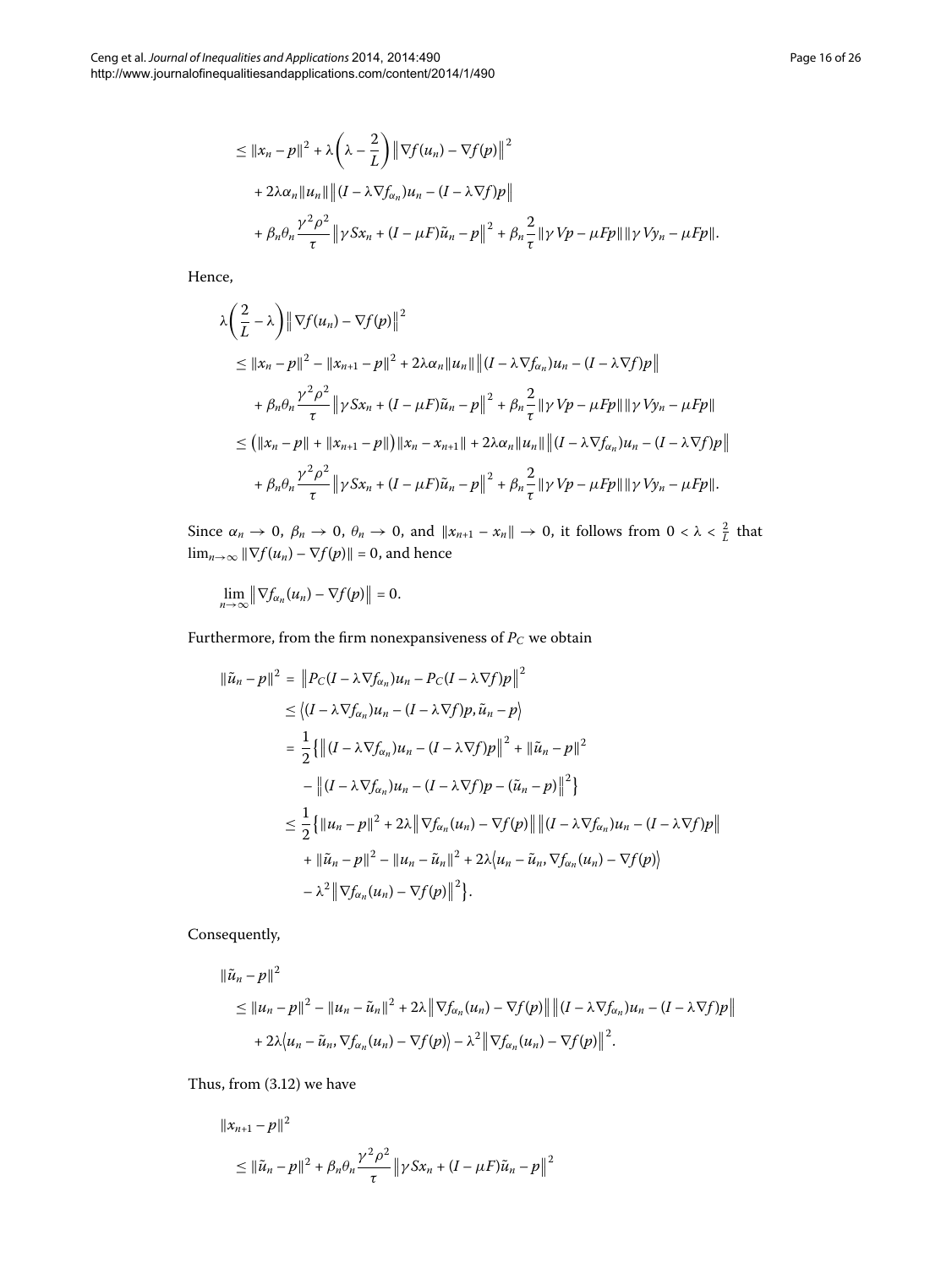$$
-\frac{\beta_n \gamma^2 \rho^2 (1-\theta_n)}{\tau \theta_n} \|y_n - \tilde{u}_n\|^2 + \beta_n \frac{2}{\tau} \| \gamma V p - \mu F p \| \| \gamma V y_n - \mu F p \|
$$
  
\n
$$
\leq \|u_n - p\|^2 - \|u_n - \tilde{u}_n\|^2 + 2\lambda \| \nabla f_{\alpha_n}(u_n) - \nabla f(p) \| \| (I - \lambda \nabla f_{\alpha_n}) u_n - (I - \lambda \nabla f) p \|
$$
  
\n
$$
+ 2\lambda \langle u_n - \tilde{u}_n, \nabla f_{\alpha_n}(u_n) - \nabla f(p) \rangle - \lambda^2 \| \nabla f_{\alpha_n}(u_n) - \nabla f(p) \|^2
$$
  
\n
$$
+ \beta_n \theta_n \frac{\gamma^2 \rho^2}{\tau} \| \gamma S x_n + (I - \mu F) \tilde{u}_n - p \|^2 - \frac{\beta_n \gamma^2 \rho^2 (1 - \theta_n)}{\tau \theta_n} \|y_n - \tilde{u}_n\|^2
$$
  
\n
$$
+ \beta_n \frac{2}{\tau} \| \gamma V p - \mu F p \| \| \gamma V y_n - \mu F p \|
$$
  
\n
$$
\leq \|x_n - p\|^2 - \|u_n - \tilde{u}_n\|^2 + 2\lambda \| \nabla f_{\alpha_n}(u_n) - \nabla f(p) \| \| (I - \lambda \nabla f_{\alpha_n}) u_n - (I - \lambda \nabla f) p \|
$$
  
\n
$$
+ 2\lambda \|u_n - \tilde{u}_n\| \| \nabla f_{\alpha_n}(u_n) - \nabla f(p) \| + \beta_n \theta_n \frac{\gamma^2 \rho^2}{\tau} \| \gamma S x_n + (I - \mu F) \tilde{u}_n - p \|^2
$$
  
\n
$$
+ \beta_n \frac{2}{\tau} \| \gamma V p - \mu F p \| \| \gamma V y_n - \mu F p \|.
$$

 $\frac{1}{\tau}$ ||γ*Vp* – *μFp*||||γ*Vy<sub>n</sub>* – *μFp*||.

This implies that

$$
||u_n - \tilde{u}_n||^2
$$
  
\n
$$
\leq ||x_n - p||^2 - ||x_{n+1} - p||^2 + 2\lambda ||\nabla f_{\alpha_n}(u_n) - \nabla f(p)|| ||(I - \lambda \nabla f_{\alpha_n})u_n - (I - \lambda \nabla f)p||
$$
  
\n
$$
+ 2\lambda ||u_n - \tilde{u}_n|| ||\nabla f_{\alpha_n}(u_n) - \nabla f(p)|| + \beta_n \theta_n \frac{\gamma^2 \rho^2}{\tau} ||\gamma Sx_n + (I - \mu F)\tilde{u}_n - p||^2
$$
  
\n
$$
+ \beta_n \frac{2}{\tau} ||\gamma Vp - \mu Fp|| ||\gamma Vy_n - \mu Fp||
$$
  
\n
$$
\leq (||x_n - p|| + ||x_{n+1} - p||) ||x_n - x_{n+1}||
$$
  
\n
$$
+ 2\lambda ||\nabla f_{\alpha_n}(u_n) - \nabla f(p)|| ||(I - \lambda \nabla f_{\alpha_n})u_n - (I - \lambda \nabla f)p||
$$
  
\n
$$
+ 2\lambda ||u_n - \tilde{u}_n|| ||\nabla f_{\alpha_n}(u_n) - \nabla f(p)|| + \beta_n \theta_n \frac{\gamma^2 \rho^2}{\tau} ||\gamma Sx_n + (I - \mu F)\tilde{u}_n - p||^2
$$
  
\n
$$
+ \beta_n \frac{2}{\tau} ||\gamma Vp - \mu Fp|| ||\gamma Vy_n - \mu Fp||.
$$

Since  $\theta_n \to 0$ ,  $\beta_n \to 0$ ,  $\|x_n - x_{n+1}\| \to 0$ , and  $\|\nabla f_{\alpha_n}(u_n) - \nabla f(p)\| \to 0$ , it follows that

$$
\lim_{n\to\infty}||u_n-\tilde{u}_n||=0.
$$

This, together with  $||x_n - u_n|| \to 0$  and  $||y_n - \tilde{u}_n|| \to 0$  (due to Step 2), implies that

$$
||x_n - y_n|| \le ||x_n - u_n|| + ||u_n - \tilde{u}_n|| + ||\tilde{u}_n - y_n|| \to 0 \text{ as } n \to \infty,
$$

and thus

$$
\lim_{n\to\infty}||x_n-y_n||=0.
$$

Step 4.  $\omega_w(x_n) \subset \text{Fix}(T) \cap \text{MEP}(\Theta, \varphi) \cap \Gamma$ ; moreover, if  $||x_n - y_n|| = o(\theta_n)$  in addition, then  $\omega_w(x_n) \subset \varXi$ .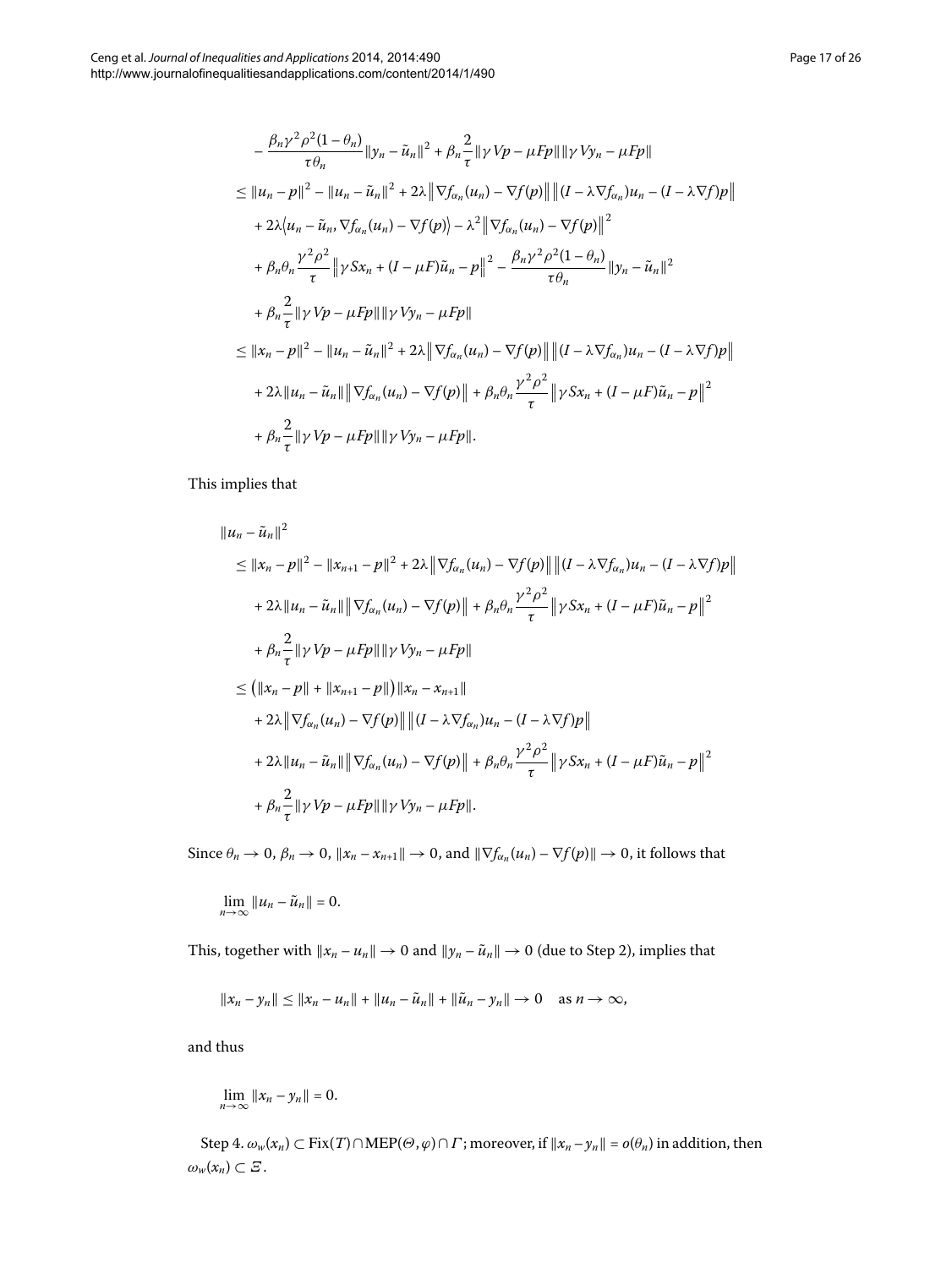Let  $p^* \in \omega_w(x_n)$ . Then there exists a subsequence  $\{x_{n_i}\}$  of  $\{x_n\}$  such that  $x_{n_i} \to p^*$ . Since

$$
x_{n+1} - \tilde{u}_n = \beta_n \gamma S y_n + (I - \beta_n \mu F) T \tilde{u}_n - \tilde{u}_n
$$
  
=  $\beta_n (\gamma S y_n - \mu F T \tilde{u}_n) + T \tilde{u}_n - \tilde{u}_n$ ,

we have

$$
\begin{aligned} ||\,T\tilde{u}_n - \tilde{u}_n|| &= \left\|x_{n+1} - \tilde{u}_n - \beta_n(\gamma S y_n - \mu FT\tilde{u}_n)\right\| \\ &\le \|x_{n+1} - \tilde{u}_n\| + \beta_n \|\gamma S y_n - \mu FT\tilde{u}_n\| \\ &\le \|x_{n+1} - x_n\| + \|x_n - u_n\| + \|u_n - \tilde{u}_n\| + \beta_n \|\gamma S y_n - \mu FT\tilde{u}_n\|. \end{aligned}
$$

Hence from  $||x_{n+1} - x_n|| \to 0$ ,  $||x_n - u_n|| \to 0$ ,  $||u_n - \tilde{u}_n|| \to 0$ , and  $\beta_n \to 0$ , we get

$$
\lim_{n\to\infty}||T\tilde{u}_n-\tilde{u}_n||=0.
$$

Since  $||x_n - u_n|| \to 0$  and  $||u_n - \tilde{u}_n|| \to 0$ , we have  $\tilde{u}_{n_i} \to p^*$ [.](#page-5-4) Utilizing Lemma 2.8 we derive *p*<sup>∗</sup> ∈ Fix(*T*).

Let us show that  $p^* \in \text{MEP}(\Theta, \varphi)$ . As a matter of fact, since  $u_n = T_{r_n} x_n$ , for any  $y \in C$  we have

$$
\Theta(u_n,y)+\varphi(y)-\varphi(u_n)+\frac{1}{r_n}\langle y-u_n,u_n-x_n\rangle\geq 0.
$$

It follows from (A2) that

$$
\varphi(y) - \varphi(u_n) + \frac{1}{r_n} \langle y - u_n, u_n - x_n \rangle \ge \Theta(y, u_n).
$$

Replacing *n* by *ni*, we have

$$
\varphi(y)-\varphi(u_{n_i})+\frac{1}{r_{n_i}}\langle y-u_{n_i},u_{n_i}-x_{n_i}\rangle\geq \Theta(y,u_{n_i}).
$$

Since  $\frac{u_{n_i} - x_{n_i}}{r_u}$  $\frac{i^{-\lambda n_i}}{r_{n_i}}$   $\rightarrow$  0 and  $u_{n_i}$   $\rightarrow$   $p^*$ , it follows from (A4) that

<span id="page-17-0"></span>
$$
0 \geq -\varphi(y) + \varphi(p^*) + \Theta(y, p^*), \quad \forall y \in C.
$$

Put  $z_t = ty + (1 - t)p^*$  for all  $t \in (0, 1]$  and  $y \in C$ . We have  $z_t \in C$  and

$$
0 \geq -\varphi(z_t) + \varphi(p^*) + \Theta(z_t, p^*). \tag{3.13}
$$

Utilizing (A1), (A4), and (3[.](#page-17-0)13), we have

$$
0 = \Theta(z_t, z_t) + \varphi(z_t) - \varphi(z_t)
$$
  
\n
$$
\leq t\Theta(z_t, y) + (1 - t)\Theta(z_t, p^*) + t\varphi(y) + (1 - t)\varphi(p^*) - \varphi(z_t)
$$
  
\n
$$
\leq t(\Theta(z_t, y) + \varphi(y) - \varphi(z_t)) + (1 - t)(\Theta(z_t, p^*) + \varphi(p^*) - \varphi(z_t))
$$
  
\n
$$
\leq t(\Theta(z_t, y) + \varphi(y) - \varphi(z_t)),
$$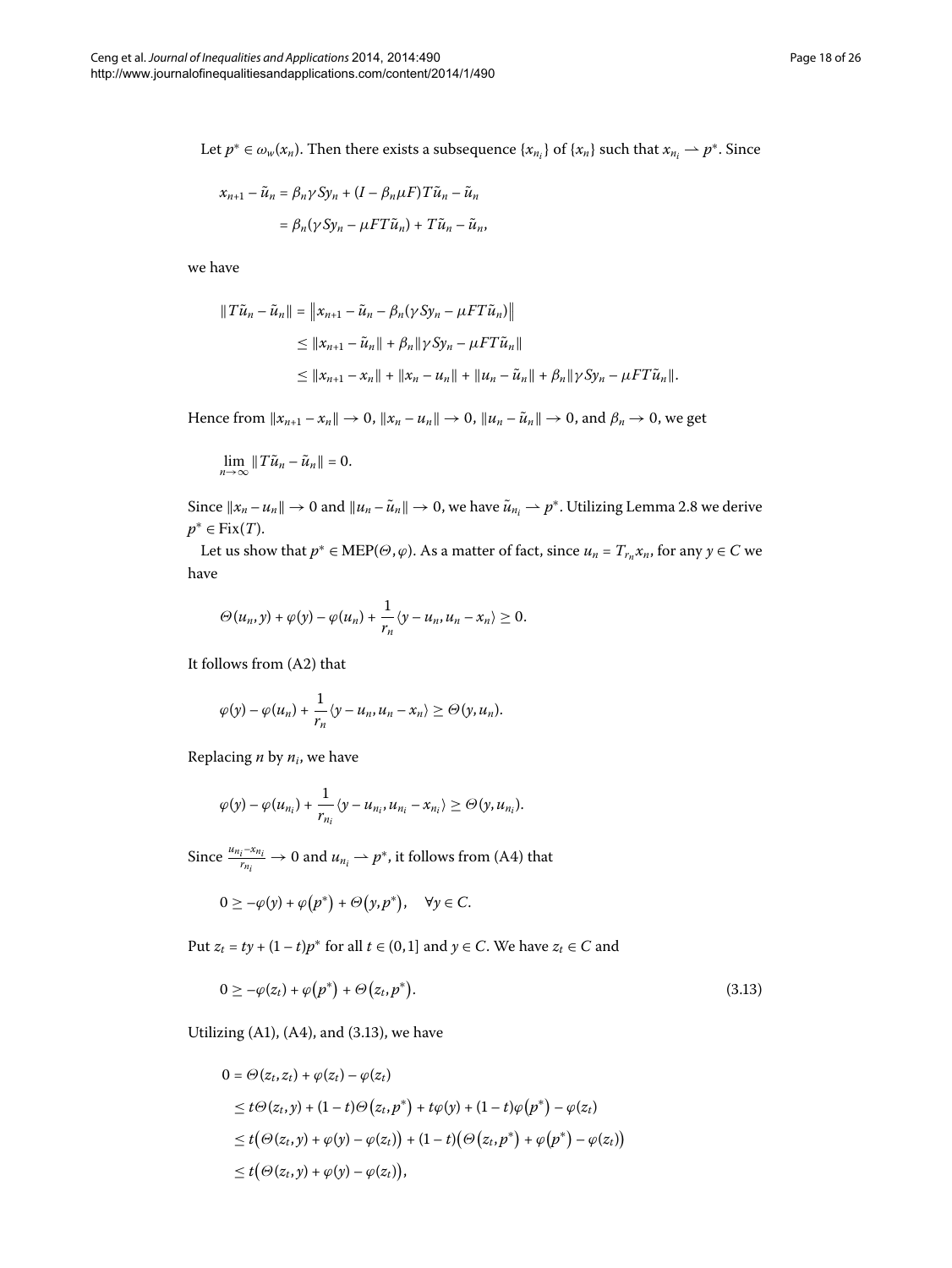and hence

<span id="page-18-0"></span>
$$
0 \leq \Theta(z_t, y) + \varphi(y) - \varphi(z_t). \tag{3.14}
$$

Letting  $t \to 0$  in (3[.](#page-18-0)14) and utilizing (A3), we get, for each  $y \in C$ ,

$$
0 \leq \Theta(p^*, y) + \varphi(y) - \varphi(p^*).
$$

Hence,  $p^* \in \text{MEP}(\Theta, \varphi)$ .

Let us show that  $p^* \in \Gamma$ . From  $||x_n - u_n|| \to 0$  and  $||u_n - \tilde{u}_n|| \to 0$ , we know that  $u_{n_i} \to p^*$ and  $\tilde{u}_{n_i} \rightharpoonup p^*$ . Define

$$
\widetilde{T}\nu = \begin{cases} \nabla f(\nu) + N_C \nu, & \text{if } \nu \in C, \\ \emptyset, & \text{if } \nu \notin C, \end{cases}
$$

where

$$
N_C \nu = \big\{ w \in H : \langle \nu - u, w \rangle \geq 0, \forall u \in C \big\}.
$$

Then  $\widetilde{T}$  is maximal monotone and  $0 \in \widetilde{T}v$  if and only if  $v \in VI(C, \nabla f)$ ; see [\[](#page-25-19)28] for more details. Let  $(v, w) \in \text{Gph}(\widetilde{T})$ . Then we have

$$
w \in \widetilde{T}v = \nabla f(v) + N_C v
$$

and hence,

$$
w - \nabla f(v) \in N_C v.
$$

Therefore,

$$
\langle v-u, w-\nabla f(v)\rangle\geq 0, \quad \forall u\in C.
$$

On the other hand, from

$$
\tilde{u}_n = P_C(u_n - \lambda \nabla f_{\alpha_n}(u_n))
$$
 and  $\nu \in C$ ,

we have

$$
\langle u_n - \lambda \nabla f_{\alpha_n}(u_n) - \tilde{u}_n, \tilde{u}_n - v \rangle \geq 0,
$$

and hence

$$
\left\langle v-\tilde{u}_n,\frac{\tilde{u}_n-u_n}{\lambda}+\nabla f_{\alpha_n}(u_n)\right\rangle\geq 0.
$$

Therefore, from

$$
w - \nabla f(v) \in N_C(v) \quad \text{and} \quad \tilde{u}_{n_i} \in C,
$$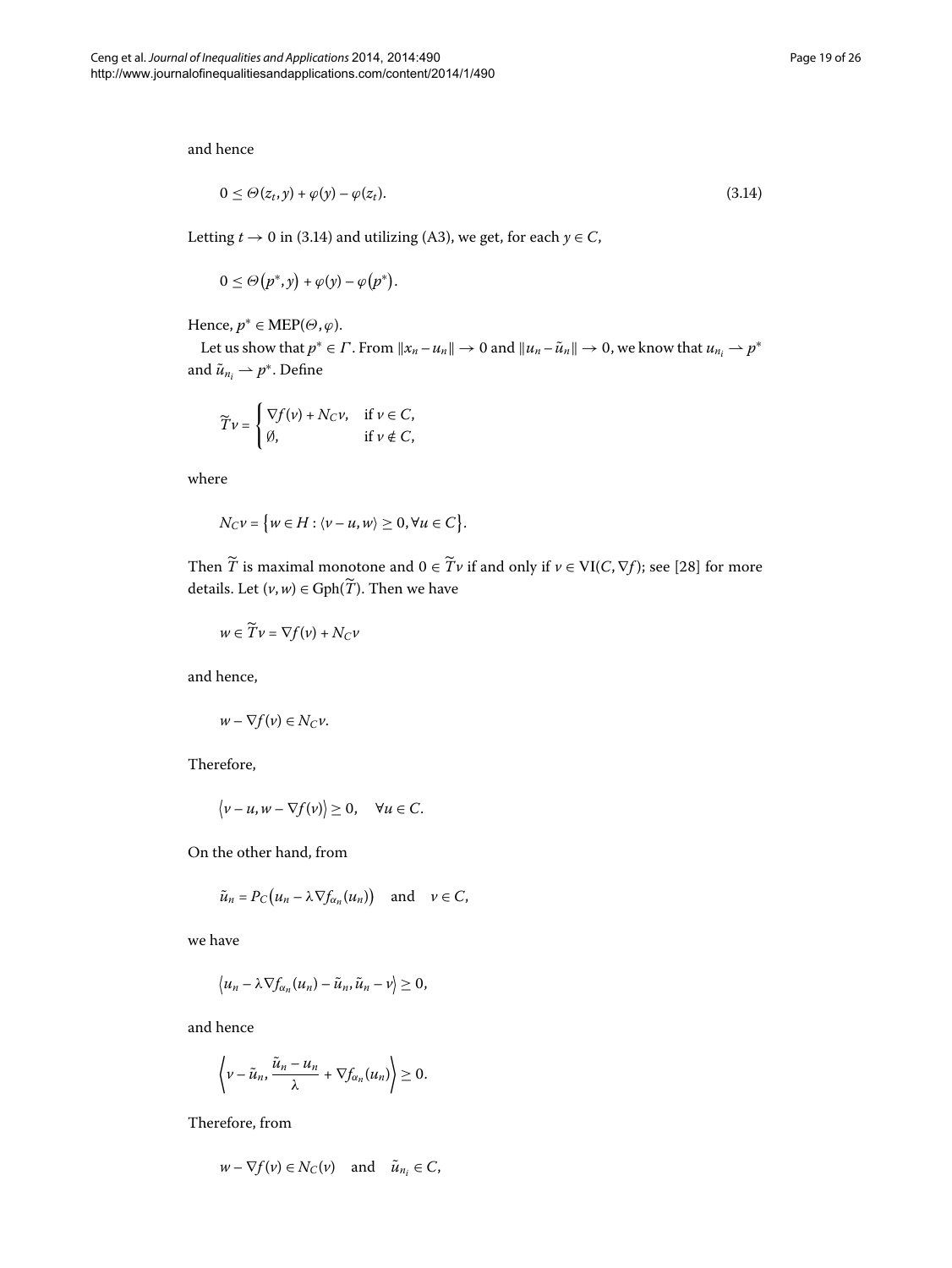we have

$$
\langle \nu - \tilde{u}_{n_i}, w \rangle \geq \langle \nu - \tilde{u}_{n_i}, \nabla f(\nu) \rangle
$$
  
\n
$$
\geq \langle \nu - \tilde{u}_{n_i}, \nabla f(\nu) \rangle - \langle \nu - \tilde{u}_{n_i}, \frac{\tilde{u}_{n_i} - u_{n_i}}{\lambda} + \nabla f_{\alpha_{n_i}}(u_{n_i}) \rangle
$$
  
\n
$$
= \langle \nu - \tilde{u}_{n_i}, \nabla f(\nu) \rangle - \langle \nu - \tilde{u}_{n_i}, \frac{\tilde{u}_{n_i} - u_{n_i}}{\lambda} + \nabla f(u_{n_i}) \rangle - \alpha_{n_i} \langle \nu - \tilde{u}_{n_i}, u_{n_i} \rangle
$$
  
\n
$$
= \langle \nu - \tilde{u}_{n_i}, \nabla f(\nu) - \nabla f(\tilde{u}_{n_i}) \rangle + \langle \nu - \tilde{u}_{n_i}, \nabla f(\tilde{u}_{n_i}) - \nabla f(u_{n_i}) \rangle
$$
  
\n
$$
- \langle \nu - \tilde{u}_{n_i}, \frac{\tilde{u}_{n_i} - u_{n_i}}{\lambda} \rangle - \alpha_{n_i} \langle \nu - \tilde{u}_{n_i}, u_{n_i} \rangle
$$
  
\n
$$
\geq \langle \nu - \tilde{u}_{n_i}, \nabla f(\tilde{u}_{n_i}) - \nabla f(u_{n_i}) \rangle - \langle \nu - \tilde{u}_{n_i}, \frac{\tilde{u}_{n_i} - u_{n_i}}{\lambda} \rangle - \alpha_{n_i} \langle \nu - \tilde{u}_{n_i}, u_{n_i} \rangle.
$$

Hence, we obtain

$$
\langle v-p^*,w\rangle\geq 0 \quad \text{as } i\to\infty.
$$

Since  $\widetilde{T}$  is maximal monotone, we have  $p^* \in \widetilde{T}^{-1}0$ , and hence,  $p^* \in \mathrm{VI}(C,\nabla f)$ , which leads to  $p^* \in \Gamma$ . Consequently,  $p^* \in Fix(T) \cap MEP(\Theta, \varphi) \cap \Gamma$ . This shows that  $\omega_w(x_n) \subset Fix(T) \cap \Gamma$  $MEP(\Theta, \varphi) \cap \Gamma$ .

Utilizing Lemmas 2[.](#page-5-2)11 and 2.12, we have for every  $p \in Fix(T) \cap MEP(\Theta, \varphi) \cap \Gamma$ ,

<span id="page-19-0"></span>
$$
||y_n - p||^2
$$
  
\n= $||\theta_n \gamma Sx_n + (I - \mu F)\tilde{u}_n - p||^2$   
\n= $||\theta_n (\gamma Sp - \mu Fp) + \theta_n (\gamma Sx_n - \gamma Sp) + (I - \theta_n \mu F)\tilde{u}_n - (I - \theta_n \mu F)p||^2$   
\n $\leq ||\theta_n (\gamma Sx_n - \gamma Sp) + (I - \theta_n \mu F)\tilde{u}_n - (I - \theta_n \mu F)p||^2 + 2\theta_n (\gamma Sp - \mu Fp, y_n - p)$   
\n $\leq [||\theta_n (\gamma Sx_n - \gamma Sp)|| + ||(I - \theta_n \mu F)\tilde{u}_n - (I - \theta_n \mu F)p||]^2 + 2\theta_n (\gamma Sp - \mu Fp, y_n - p)$   
\n $\leq [\theta_n \gamma ||x_n - p|| + (1 - \theta_n \tau) ||\tilde{u}_n - p||]^2 + 2\theta_n (\gamma Sp - \mu Fp, y_n - p)$   
\n $\leq [\theta_n \gamma ||x_n - p|| + (1 - \theta_n \tau) (||u_n - p|| + \lambda \alpha_n ||p||)]^2 + 2\theta_n (\gamma Sp - \mu Fp, y_n - p)$   
\n $\leq [\theta_n \gamma ||x_n - p|| + (1 - \theta_n \tau) (||x_n - p|| + \lambda \alpha_n ||p||)]^2 + 2\theta_n (\gamma Sp - \mu Fp, y_n - p)$   
\n $\leq [(1 - \theta_n (\tau - \gamma)) ||x_n - p|| + \lambda \alpha_n ||p||]^2 + 2\theta_n (\gamma Sp - \mu Fp, y_n - p)$   
\n $\leq (||x_n - p|| + \lambda \alpha_n ||p||)^2 + 2\theta_n (\gamma Sp - \mu Fp, y_n - p).$  (3.15)

Suppose now that  $||x_n - y_n|| = o(\theta_n)$  in addition. It follows from (3.15) that

$$
\begin{split} &2\langle ySp - \mu Fp, y_n - p\rangle \\ &\leq \frac{1}{\theta_n} \Big[ \big( \|x_n - p\| + \lambda \alpha_n \|p\| \big)^2 - \|y_n - p\|^2 \Big] \\ &\leq \frac{1}{\theta_n} \big( \|x_n - p\| + \lambda \alpha_n \|p\| + \|y_n - p\| \big) \big( \|x_n - p\| + \lambda \alpha_n \|p\| - \|y_n - p\| \big) \\ &\leq \frac{1}{\theta_n} \big( \|x_n - p\| + \lambda \alpha_n \|p\| + \|y_n - p\| \big) \big( \|x_n - y_n\| + \lambda \alpha_n \|p\| \big). \end{split}
$$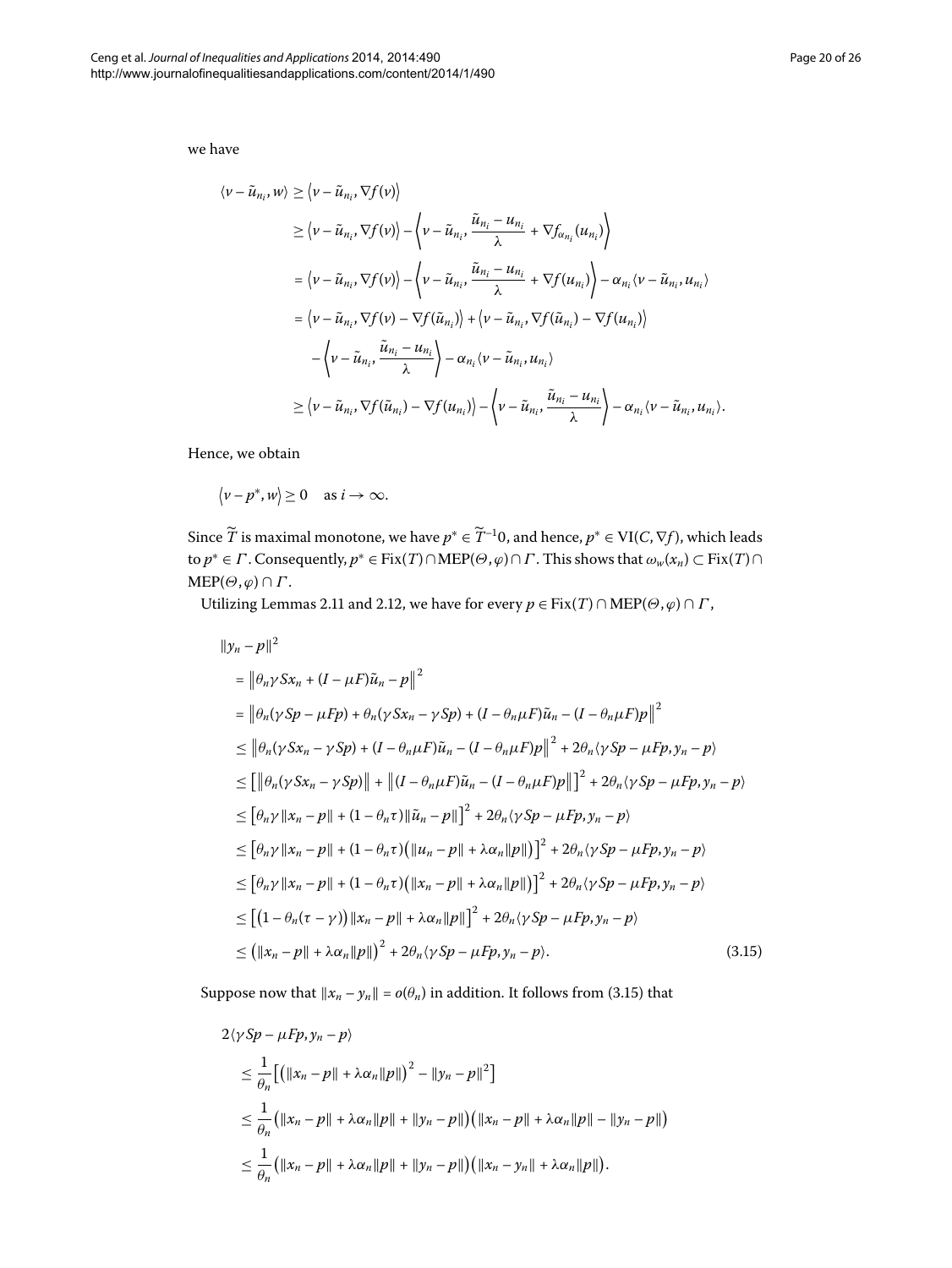This, together with 
$$
\frac{\alpha_n}{\theta_n} \to 0
$$
 and  $\frac{\|x_n - y_n\|}{\theta_n} \to 0$ , leads to

$$
\limsup_{n\to\infty}\langle \gamma Sp-\mu Fp, y_n-p\rangle\leq 0.
$$

Observe that

$$
\limsup_{n \to \infty} \langle \gamma Sp - \mu Fp, x_n - p \rangle
$$
  
= 
$$
\limsup_{n \to \infty} (\langle \gamma Sp - \mu Fp, x_n - y_n \rangle + \langle \gamma Sp - \mu Fp, y_n - p \rangle)
$$
  
= 
$$
\limsup_{n \to \infty} \langle \gamma Sp - \mu Fp, y_n - p \rangle \le 0.
$$

So, it follows from  $x_{n_i} \rightarrow p^*$  that

$$
\langle \gamma Sp - \mu Fp, p^* - p \rangle \leq 0, \quad \forall p \in \text{Fix}(T) \cap \text{MEP}(\Theta, \varphi) \cap \Gamma.
$$

Note also that  $0 < \gamma \leq \tau$  and

$$
\mu \eta \ge \tau \quad \Leftrightarrow \quad \mu \eta \ge 1 - \sqrt{1 - \mu (2\eta - \mu \kappa^2)}
$$
  

$$
\quad \Leftrightarrow \quad \sqrt{1 - \mu (2\eta - \mu \kappa^2)} \ge 1 - \mu \eta
$$
  

$$
\quad \Leftrightarrow \quad 1 - 2\mu \eta + \mu^2 \kappa^2 \ge 1 - 2\mu \eta + \mu^2 \eta^2
$$
  

$$
\quad \Leftrightarrow \quad \kappa^2 \ge \eta^2
$$
  

$$
\quad \Leftrightarrow \quad \kappa \ge \eta.
$$

It is clear that

$$
\langle (\mu F - \gamma S)x - (\mu F - \gamma S)y, x - y \rangle \ge (\mu \eta - \gamma) \|x - y\|^2, \quad \forall x, y \in H.
$$

<span id="page-20-0"></span>Hence, it follows from  $0 < \gamma \leq \tau \leq \mu \eta$  that  $\mu F - \gamma S$  is monotone. Since  $p^* \in \omega_w(x_n) \subset$  $Fix(T) \cap MEP(\Theta, \varphi) \cap \Gamma$ , by Minty's lemma [1[\]](#page-24-6) we have

$$
\left\langle \gamma Sp^* - \mu F p^*, p - p^* \right\rangle \leq 0, \quad \forall p \in \text{Fix}(T) \cap \text{MEP}(\Theta, \varphi) \cap \Gamma;
$$

that is,  $p^* \in \mathcal{Z}$ . This shows that  $\omega_w(x_n) \subset \mathcal{Z}$ .

**Theorem 3.2** Assuming the conditions in Theorem 3.1. We have:

(i)  $\{x_n\}$  *and*  $\{y_n\}$  *both converge strongly to an element*  $x^* \in Fix(T) \cap MEP(\Theta, \varphi) \cap \Gamma$ , *which is a unique solution of the variational inequality*

$$
\langle \gamma V x^* - \mu F x^*, x - x^* \rangle \leq 0, \quad \forall x \in \text{Fix}(T) \cap \text{MEP}(\Theta, \varphi) \cap \Gamma.
$$

(ii)  $\{x_n\}$  and  $\{y_n\}$  both converge strongly to a unique solution of THVI (1.6) if  $||x_n - y_n|| = o(\theta_n)$  *in addition.* 

 $\Box$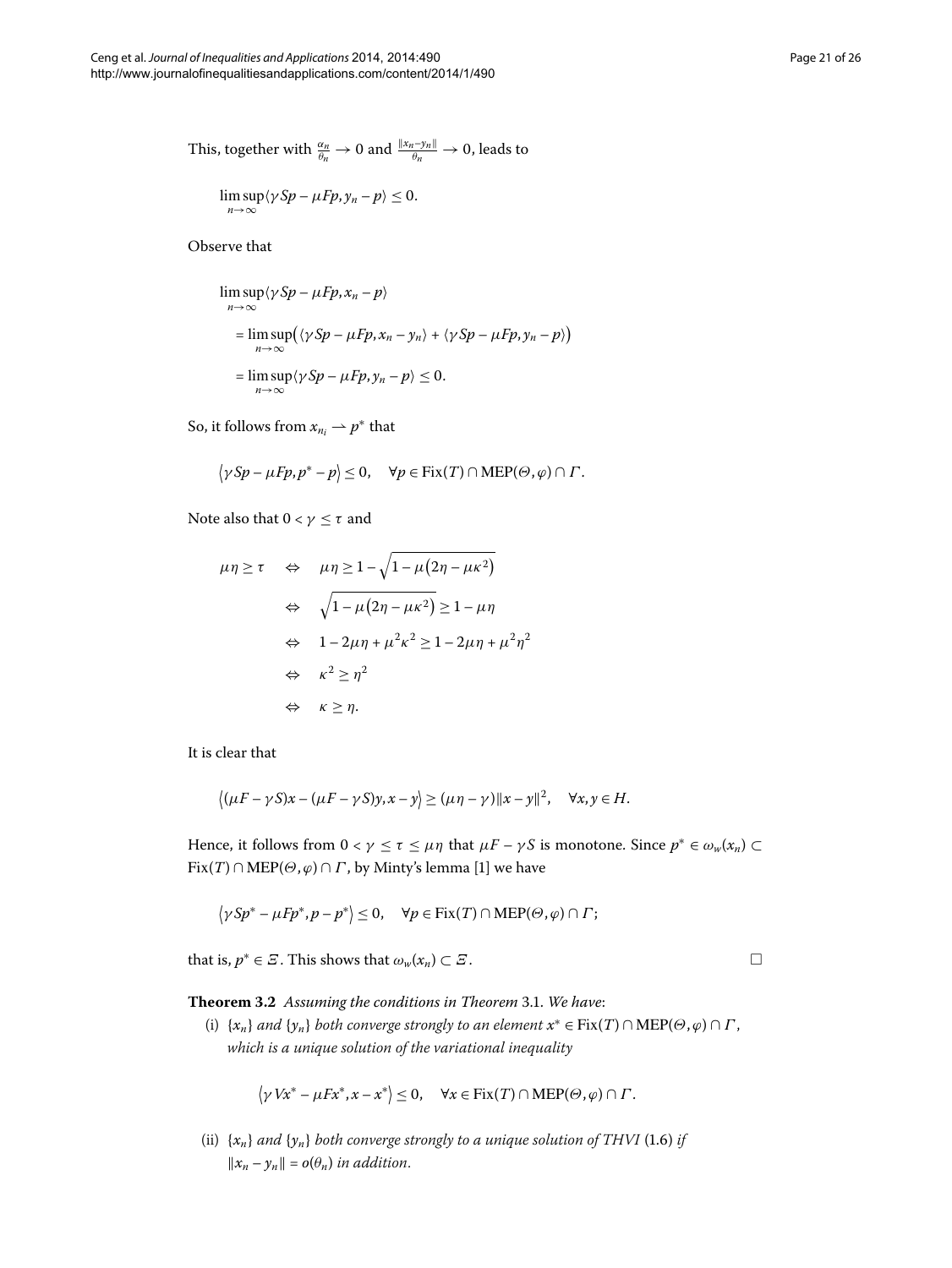*Proof* Utilizing Lemmas 2[.](#page-6-1)11 and 2.12 we get from (3.15)

$$
||x_{n+1} - p||^2
$$
  
\n
$$
= ||\beta_n \gamma V y_n + (I - \mu F) T \tilde{u}_n - p||^2
$$
  
\n
$$
= ||\beta_n (\gamma V p - \mu F p) + \beta_n (\gamma V y_n - \gamma V p) + (I - \beta_n \mu F) T \tilde{u}_n - (I - \beta_n \mu F) T p||^2
$$
  
\n
$$
\leq ||\beta_n (\gamma V y_n - \gamma V p) + (I - \theta_n \mu F) T \tilde{u}_n - (I - \theta_n \mu F) T p||^2
$$
  
\n
$$
+ 2\beta_n (\gamma V p - \mu F p, x_{n+1} - p)
$$
  
\n
$$
\leq [||\beta_n (\gamma V y_n - \gamma V p)|| + ||(I - \beta_n \mu F) T \tilde{u}_n - (I - \theta_n \mu F) T p||]^2
$$
  
\n
$$
+ 2\beta_n (\gamma V p - \mu F p, x_{n+1} - p)
$$
  
\n
$$
\leq [\beta_n \gamma \rho ||y_n - p|| + (1 - \beta_n \tau) ||\tilde{u}_n - p||^2 + 2\beta_n (\gamma V p - \mu F p, x_{n+1} - p)
$$
  
\n
$$
\leq \beta_n \frac{\gamma^2 \rho^2}{\tau} ||y_n - p||^2 + (1 - \beta_n \tau) ||\tilde{u}_n - p||^2 + 2\beta_n (\gamma V p - \mu F p, x_{n+1} - p)
$$
  
\n
$$
\leq \beta_n \frac{\gamma^2 \rho^2}{\tau} [(||x_n - p|| + \lambda \alpha_n ||p||)^2 + 2\theta_n (\gamma S p - \mu F p, y_n - p)]
$$
  
\n
$$
+ (1 - \beta_n \tau) (||x_n - p|| + \lambda \alpha_n ||p||)^2 + 2\beta_n (\gamma V p - \mu F p, x_{n+1} - p)
$$
  
\n
$$
= (1 - \beta_n \frac{\tau^2 - \gamma^2 \rho^2}{\tau}) (||x_n - p|| + \lambda \alpha_n ||p||)^2 + 2\beta_n \theta_n \frac{\gamma^2 \rho^2}{\tau} (\gamma S p - \mu F p, y_n - p)
$$
  
\n
$$
+ 2\beta_n (\gamma V p - \mu F p, x_{n+1} - p),
$$

<span id="page-21-2"></span>where  $\tau = 1 - \sqrt{1 - \mu(2\eta - \mu\kappa^2)}$ .

Note that  $\mu F - \gamma V : H \to H$  is  $(\mu \kappa + \gamma \rho)$ -Lipschitzian and  $(\mu \eta - \gamma \rho)$ -strongly monotone, namely

$$
\|(\mu F - \gamma V)x - (\mu F - \gamma V)y\| \leq (\mu \kappa + \gamma \rho) \|x - y\|, \quad \forall x, y \in H
$$

and

<span id="page-21-0"></span>
$$
\langle (\mu F - \gamma V)x - (\mu F - \gamma V)y, x - y \rangle \ge (\mu \eta - \gamma \rho) \|x - y\|^2, \quad \forall x, y \in H.
$$

Hence there exists a unique solution  $x^* \in Fix(T) \cap MEP(\Theta, \varphi) \cap \Gamma$  of the variational inequality problem

<span id="page-21-1"></span>
$$
\langle \gamma V x^* - \mu F x^*, x - x^* \rangle \le 0, \quad \forall x \in \text{Fix}(T) \cap \text{MEP}(\Theta, \varphi) \cap \Gamma. \tag{3.17}
$$

Since the sequence  $\{x_n\}$  is bounded, there exists a subsequence  $\{x_{n_i}\}$  of  $\{x_n\}$  such that

$$
\limsup_{n\to\infty} \langle \gamma Vx^* - \mu Fx^*, x_n - x^* \rangle = \lim_{i\to\infty} \langle \gamma Vx^* - \mu Fx^*, x_{n_i} - x^* \rangle.
$$
 (3.18)

Also, since *H* is reflexive and  $\{x_n\}$  is bounded, without loss of generality we may assume that  $x_{n_i} \rightharpoonup \bar{x} \in Fix(T) \cap MEP(\Theta, \varphi) \cap \Gamma$  (due to Theorem 3[.](#page-6-2)1(i)). Taking into consideration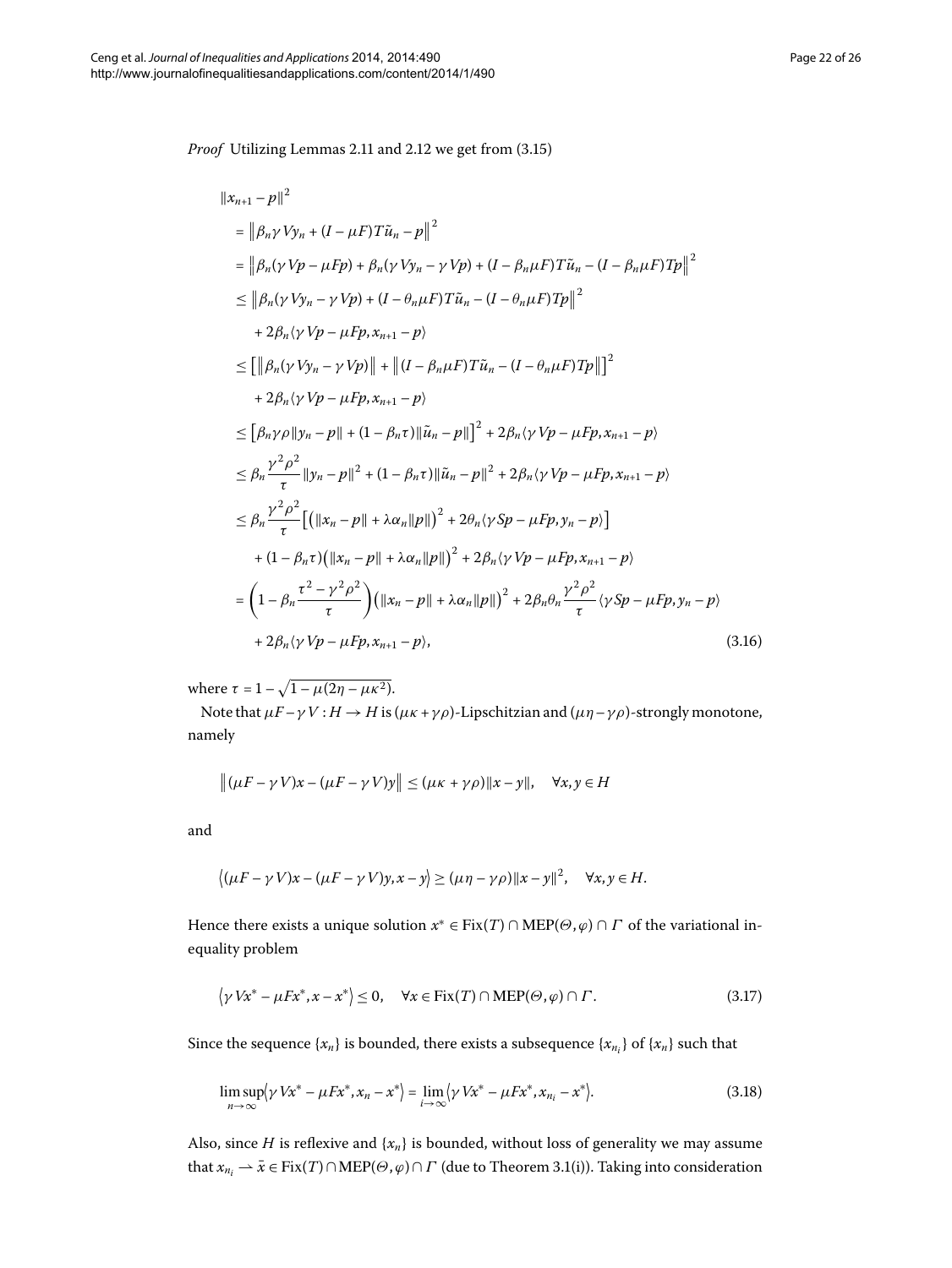that  $x^*$  is the unique solution of VIP (3.17), we obtain from (3.18)

<span id="page-22-0"></span>
$$
\limsup_{n \to \infty} \langle \gamma Vx^* - \mu Fx^*, x_{n+1} - x^* \rangle
$$
\n
$$
= \limsup_{n \to \infty} (\langle \gamma Vx^* - \mu Fx^*, x_n - x^* \rangle + \langle \gamma Vx^* - \mu Fx^*, x_{n+1} - x_n \rangle)
$$
\n
$$
= \limsup_{n \to \infty} \langle \gamma Vx^* - \mu Fx^*, x_n - x^* \rangle = \lim_{i \to \infty} \langle \gamma Vx^* - \mu Fx^*, x_{n_i} - x^* \rangle
$$
\n
$$
= \langle \gamma Vx^* - \mu Fx^*, \bar{x} - x^* \rangle \leq 0.
$$
\n(3.19)

Putting  $p = x^*$ , from (3[.](#page-21-2)16) we conclude that

<span id="page-22-1"></span>
$$
\|x_{n+1} - x^*\|^2
$$
  
\n
$$
\leq \left(1 - \beta_n \frac{\tau^2 - \gamma^2 \rho^2}{\tau}\right) (\|x_n - x^*\| + \lambda \alpha_n \|x^*\|)^2
$$
  
\n
$$
+ 2\beta_n \theta_n \frac{\gamma^2 \rho^2}{\tau} \| \gamma S x^* - \mu F x^* \| \|y_n - x^*\| + 2\beta_n \langle \gamma V x^* - \mu F x^*, x_{n+1} - x^* \rangle
$$
  
\n
$$
\leq \left(1 - \beta_n \frac{\tau^2 - \gamma^2 \rho^2}{\tau}\right) \|x_n - x^*\|^2 + \lambda \alpha_n \|x^* \| (2 \|x_n - x^* \| + \lambda \alpha_n \|x^* \|)
$$
  
\n
$$
+ 2\beta_n \theta_n \frac{\gamma^2 \rho^2}{\tau} \| \gamma S x^* - \mu F x^* \| \|y_n - x^* \| + 2\beta_n \langle \gamma V x^* - \mu F x^*, x_{n+1} - x^* \rangle
$$
  
\n
$$
= \left(1 - \beta_n \frac{\tau^2 - \gamma^2 \rho^2}{\tau}\right) \|x_n - x^*\|^2 + \beta_n \frac{\tau^2 - \gamma^2 \rho^2}{\tau}
$$
  
\n
$$
\cdot \frac{\tau}{\tau^2 - \gamma^2 \rho^2} \left\{2\theta_n \frac{\gamma^2 \rho^2}{\tau} \| \gamma S x^* - \mu F x^* \| \|y_n - x^* \|
$$
  
\n
$$
+ 2\langle \gamma V x^* - \mu F x^*, x_{n+1} - x^* \rangle \right\} + \alpha_n \lambda \|x^* \| (2 \|x_n - x^* \| + \lambda \alpha_n \|x^* \|).
$$
 (3.20)

Since  $\sum_{n=0}^{\infty} \beta_n = +\infty$ ,  $\sum_{n=0}^{\infty} \alpha_n < +\infty$ , and  $\theta_n \to 0$  as  $n \to \infty$ , it follows from (3.19) that  $\sum_{n=0}^{\infty} \beta_n \frac{\tau^2 - \gamma^2 \rho^2}{\tau} = +\infty$ ,  $\sum_{n=0}^{\infty} \alpha_n \lambda \|x^*\| (2\|x_n - x^*\| + \lambda \alpha_n \|x^*\|) < +\infty$ , and

$$
\limsup_{n \to \infty} \frac{\tau}{\tau^2 - \gamma^2 \rho^2} \left\{ 2\theta_n \frac{\gamma^2 \rho^2}{\tau} \| \gamma S x^* - \mu F x^* \| \| y_n - x^* \| + 2 \langle \gamma V x^* - \mu F x^*, x_{n+1} - x^* \rangle \right\} \le 0.
$$

Applying Lemma 2[.](#page-5-0)7 to (3.20), we get

$$
\lim_{n\to\infty}\|x_n-x^*\|=0.
$$

This, together with  $||x_n - y_n|| \to 0$ , implies that

<span id="page-22-2"></span>
$$
\lim_{n\to\infty}\|y_n-x^*\|=0.
$$

From now on, we suppose that  $||x_n - y_n|| = o(\theta_n)$ [.](#page-6-2) Then by Theorem 3.1(ii) we know that  $\omega_w(x_n) \subset \mathcal{Z}$ . Since  $\mu F - \gamma V : H \to H$  is  $(\mu \kappa + \gamma \rho)$ -Lipschitzian and  $(\mu \eta - \gamma \rho)$ -strongly monotone, there exists a unique solution  $x^* \in E$  of the variational inequality problem

$$
\langle \gamma V x^* - \mu F x^*, x - x^* \rangle \le 0, \quad \forall x \in \varXi. \tag{3.21}
$$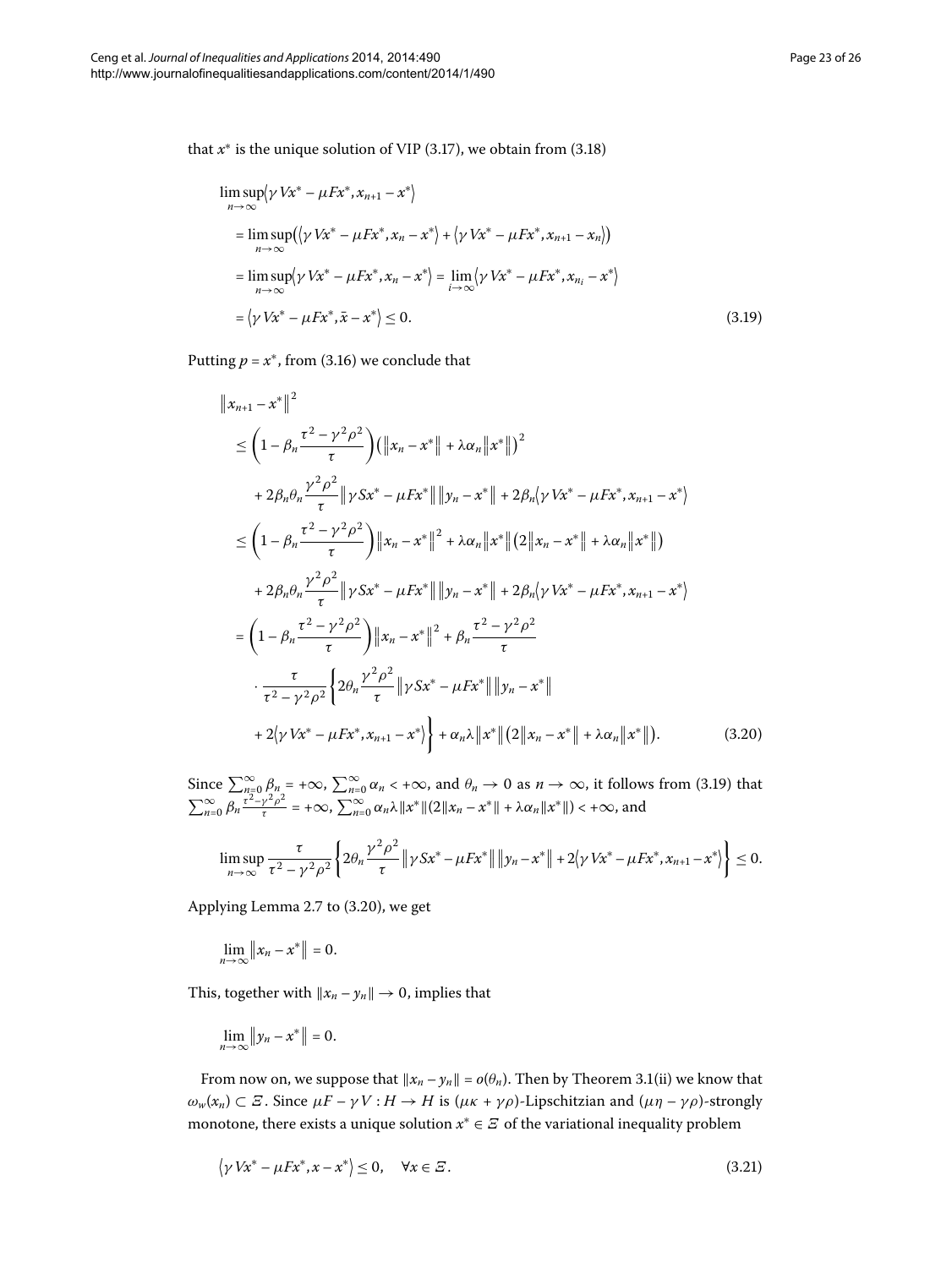Since the sequence  $\{x_n\}$  is bounded, there exists a subsequence  $\{x_{n_i}\}$  of  $\{x_n\}$  such that

<span id="page-23-0"></span>
$$
\limsup_{n \to \infty} \langle \gamma V x^* - \mu F x^*, x_n - x^* \rangle = \lim_{i \to \infty} \langle \gamma V x^* - \mu F x^*, x_{n_i} - x^* \rangle.
$$
 (3.22)

Again, since *H* is reflexive and  $\{x_n\}$  is bounded, without loss of generality we may assume that  $x_{n_i} \rightarrow \bar{x} \in \mathcal{Z}$  (due to Theorem 3.1(ii)). Taking into account that  $x^*$  is the unique solu-tion of VIP (3[.](#page-22-2)21), we deduce from  $(3.22)$  that

$$
\limsup_{n\to\infty}\langle \gamma Vx^* - \mu Fx^*, x_{n+1} - x^* \rangle \leq \langle \gamma Vx^* - \mu Fx^*, \bar{x} - x^* \rangle \leq 0.
$$

Putting  $p = x^*$ , from (3[.](#page-21-2)16) we immediately infer that

$$
\|x_{n+1} - x^*\|^2
$$
  
\n
$$
\leq \left(1 - \beta_n \frac{\tau^2 - \gamma^2 \rho^2}{\tau}\right) \|x_n - x^*\|^2 + \beta_n \frac{\tau^2 - \gamma^2 \rho^2}{\tau}
$$
  
\n
$$
\cdot \frac{\tau}{\tau^2 - \gamma^2 \rho^2} \left\{2\theta_n \frac{\gamma^2 \rho^2}{\tau} \|y S x^* - \mu F x^* \| \|y_n - x^*\|
$$
  
\n
$$
+ 2\langle \gamma V x^* - \mu F x^*, x_{n+1} - x^* \rangle \right\} + \alpha_n \lambda \|x^*\| (2 \|x_n - x^*\| + \lambda \alpha_n \|x^*\|).
$$

Repeating the same arguments as above, we can readily see that

$$
\lim_{n\to\infty}\|x_n-x^*\|=0,
$$

which, together with  $||x_n - y_n|| \to 0$ , yields

$$
\lim_{n\to\infty}\left\|y_n-x^*\right\|=0.
$$

This completes the proof. -

 $\Box$ 

**Remark 3.3** Our iterative algorithm (3.1) is very different from Xu's iterative ones in [2[\]](#page-24-7), and Yao *et al.*'s iterative one in [8[\]](#page-25-0). Here, the two-step iterative scheme in [\[](#page-25-0)8] for two nonexpansive mappings and the gradient-projection iterative schemes in  $[2]$  $[2]$  for MP (1.1) are extended to develop our three-step iterative scheme (3[.](#page-6-0)1) with regularization for the THVI (1[.](#page-3-0)6). It is worth pointing out that without assuming the conditions that  $||x_n - y_n|| = o(\theta_n)$ and that  $\|x - Tx\| \ge k \text{Dist}(x, \text{Fix}(T))$ ,  $\forall x \in C$  for some constant  $k > 0$ , our three-step iterative scheme (3.1) converges strongly to an element  $x^* \in Fix(T) \cap MEP(\Theta, \varphi) \cap \Gamma$ , which is a unique solution of the variational inequality

$$
\langle \gamma V x^* - \mu F x^*, x - x^* \rangle \leq 0, \quad \forall x \in \text{Fix}(T) \cap \text{MEP}(\Theta, \varphi) \cap \Gamma.
$$

See Theorem 3[.](#page-20-0)2(i).

**Remark 3.4** As an example, we consider the following sequences:

(a) 
$$
\alpha_n = \frac{1}{n^{1+s+t}}, \beta_n = \frac{1}{n^s}
$$
, and  $\theta_n = \frac{1}{n^t}$  where  $t \in (0, \frac{1}{3}]$  and  $s \in (t, 2t)$  or  $t \in (\frac{1}{3}, \frac{1}{2})$ ,  $s \in (t, 1 - t)$ ;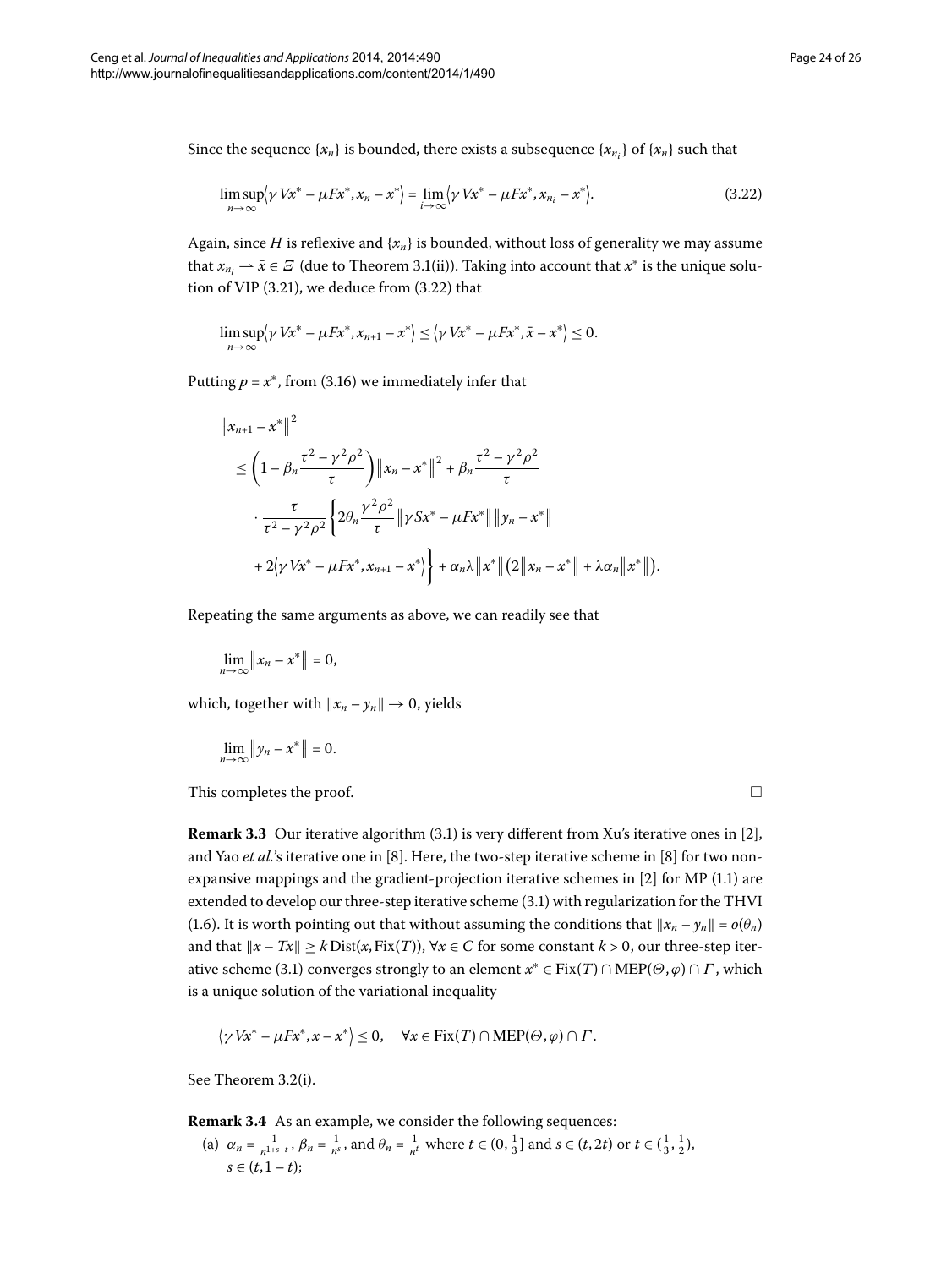(b)  $r_n = \frac{1}{2} + \frac{1}{n^{1+s+t}}$ . They satisfy the hypotheses on the parameter sequences in Theorems 3[.](#page-20-0)1 and 3.2.

**Remark 3[.](#page-20-0)5** Our Theorems 3.1 and 3.2 improve, extend, supplement, and develop [\[](#page-25-0)8, Theorems 3.1 and 3.2 and  $[2,$  $[2,$  Theorems 5.2 and 6.1 in the following aspects:

(a) Our THVI (1.6) with the unique solution  $x^* \in E$  satisfying

 $x^* = P_{\text{Fix}(T) \cap \text{Fix}(T) \cap \mathcal{Z}} \left( I - (\mu F - \gamma S) \right) x^*$ 

is more general than the problem of finding an element  $\tilde{x} \in C$  satisfying  $\tilde{x} = P_{Fix(T)} S \tilde{x}$ in [\[](#page-24-7)8] and the problem of finding an element  $\tilde{x} \in \mathcal{E}$  in [2].

- (b) Our three-step iterative algorithm  $(3.1)$  for THVI  $(1.6)$  is more flexible, more advantageous and more subtle than Xu's iterative ones in [2[\]](#page-24-7) and than Yao et al.'s two-step iterative one in [8], because, e.g., it drops the requirement of  $||x - Tx||$  ≥ *k* Dist(*x*, Fix(*T*)),  $∀x ∈ C$  for some *k* > 0 in [\[](#page-25-0)8, Theorem 3.2(*v*)].
- (c) The arguments and techniques in our Theorems 3[.](#page-20-0)1 and 3.2 are very different from the ones in  $[8$  $[8$ , Theorems 3.1 and 3.2] and in  $[2$ , Theorems 5.2 and 6.1] because we utilize the properties of resolvent operators and maximal monotone mappings (Lemmas 2[.](#page-5-3)5, 2.6 and 2.13), the convergence criteria of real sequences (Lemma 2.7), and the contractive coefficient estimates for the contractions associated with nonexpansive mappings (Lemma 2[.](#page-6-1)12).
- <span id="page-24-1"></span>(d) Compared with the proofs of  $[2,$  $[2,$  Theorems 5.2 and 6.1], the proofs of our Theorems 3[.](#page-20-0)1 and 3.2 derive  $\lim_{n\to\infty} ||u_n - P_C(I - \lambda \nabla f_{\alpha_n})u_n|| = 0$  via the argument showing lim<sub>*n*→∞</sub>  $\|\nabla f_{\alpha_n}(u_n) - \nabla f(p)\| = 0$ ,  $\forall p \in Fix(T) \cap MEP(\Theta, \varphi) \cap \Gamma$  (see Step 3 in the proof of Theorem 3.1).

#### <span id="page-24-5"></span><span id="page-24-4"></span><span id="page-24-3"></span><span id="page-24-2"></span><span id="page-24-0"></span>**Competing interests**

The authors declare that they have no competing interests.

#### **Authors' contributions**

All authors contributed equally and significantly in writing this paper. All authors read and approved the final manuscript.

#### **Author details**

<sup>1</sup> Department of Mathematics, Shanghai Normal University, Shanghai, 200234, China. <sup>2</sup> Scientific Computing Key Laboratory of Shanghai Universities, Shanghai, 200234, China. <sup>3</sup>Department of Applied Mathematics, National Sun Yat-sen University, Kaohsiung, 804, Taiwan. <sup>4</sup>Center for General Education, Kaohsiung Medical University, Kaohsiung, 807, Taiwan. <sup>5</sup>Center for Fundamental Science, Kaohsiung Medical University, Kaohsiung, 807, Taiwan. <sup>6</sup>Department of Mathematics, King Abdulaziz University, P.O. Box 80203, Jeddah, 21589, Saudi Arabia.

#### <span id="page-24-6"></span>**Acknowledgements**

<span id="page-24-8"></span><span id="page-24-7"></span>Lu-Chuan Ceng is partially supported by the National Science Foundation of China (11071169), Innovation Program of Shanghai Municipal Education Commission (09ZZ133) and Leading Academic Discipline Project of Shanghai Normal University (DZL707). Ngai-Ching Wong is partially supported by the Taiwan MOST grant 102-2115-M-110-002-MY2. Jen-Chih Yao is partially supported by the Taiwan MOST grant 102-2111-E-037-004-MY3. Both Ngai-Ching Wong and Jen-Chih Yao are also partially supported by the NSYSU-KMU joint venture 103-P013.

#### <span id="page-24-9"></span>Received: 31 August 2014 Accepted: 24 November 2014 Published: 12 Dec 2014

#### **References**

- 1. Goebel, K, Kirk, WA: Topics on Metric Fixed Point Theory. Cambridge Studies in Advanced Mathematics, vol. 28. Cambridge University Press, Cambridge (1990)
- 2. Xu, H-K: Averaged mappings and the gradient-projection algorithm. J. Optim. Theory Appl. 150, 360-378 (2011)
- 3. Xu, H-K: Iterative methods for the split feasibility problem in infinite-dimensional Hilbert spaces. Inverse Problems 26,
- 105018 (2010) 4. Ceng, L-C, Wang, C-Y, Yao, J-C: Strong convergence theorems by a relaxed extragradient method for a general system of variational inequalities. Math. Methods Oper. Res. 67, 375-390 (2008)